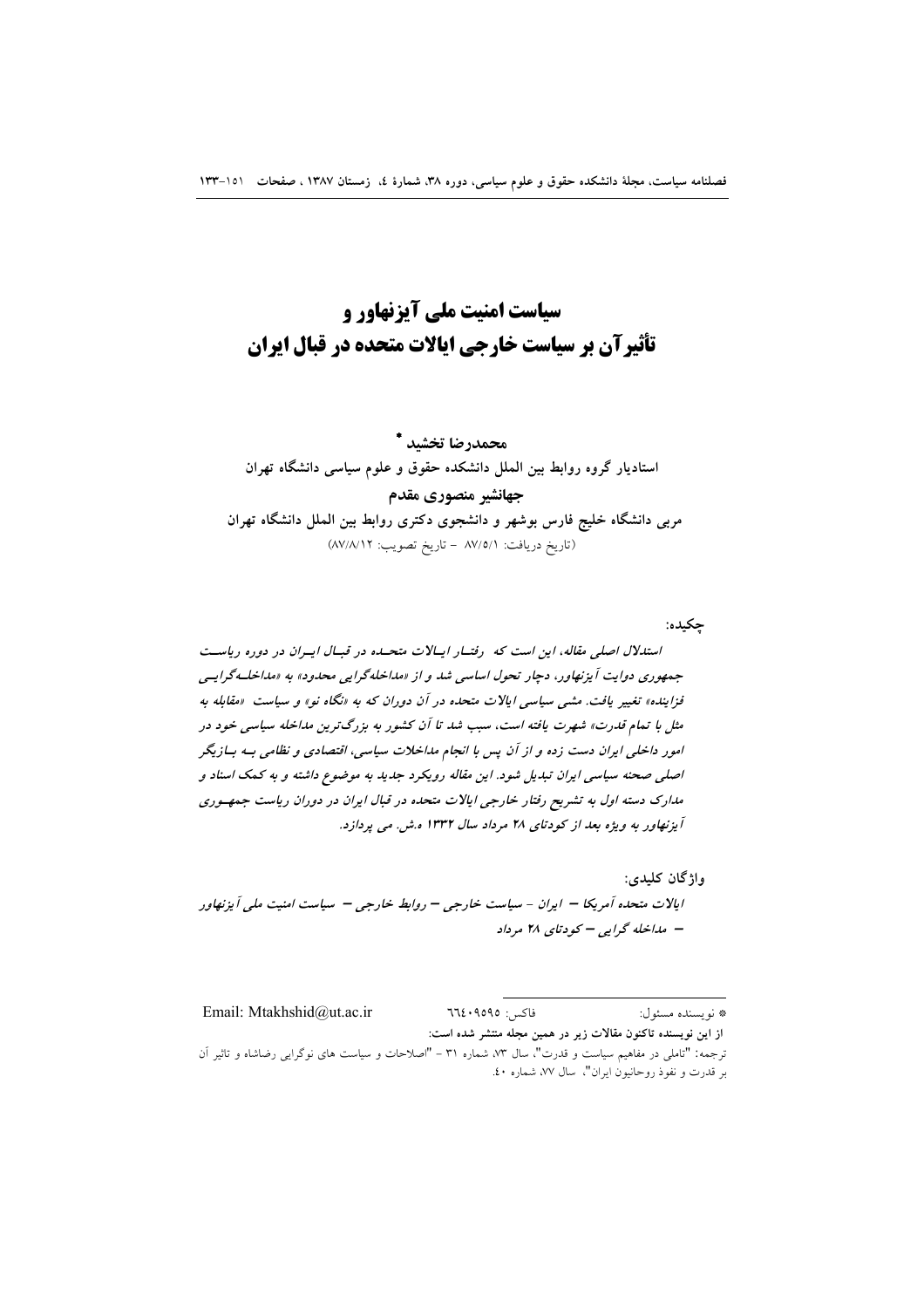#### مقدمه

دوایت آیزنهاور از حزب جمهوریخواه آمریکا به دلیل شهرتی که در زمان جنگ جهـانی دوم کسب کرده بود و نیز تبلیغـات مـککارتیـسم در خـصوص نـاتوانی تـرومن بـرای مهـار كمونيـسم كـه ناشـي از نفـوذ كمونيـستهـا در حـزب دمـوكرات، وزارت امـور خارجـه و سرویسهای امنیتـی، در انتخابـات ریاسـت جمهـوری نـوامبر١٩٥٢م./١٣٣١ه.ش پیـروز شـد (ملكوتيان، ١٣٨٠، ١٨٤ – ١٨٣) .

آیزنهاور دکترین سد نفوذ ترومن را «سیاست "در جا زدن» Tread Mill Policy می دانست و اعتقاد داشت که این سیاست، امریکا را آن قدر در یک موقعیت نگه میدارد که انگیزه خـود را برای مقابله با توطئههای بینالمللی و بحرانهای منطقهای از دست بدهد (موشنگ مهدوی، ۱۳۸۰، ٥٦ –٥٥). وي معتقد بود هدف امريكا نبايد همزيستي مسالمتآميز با كمونيسم باشد، بلكه بايد آن را از میان بردارد (ملکوتیان، ۱۳۸۰، ۱۸٤). لذا با اتخاذ مشی «نگاه نو» و «دکترین انتقامگیری بـزرگ»، اعلام کرد: «ایالات متحده، دیگر ملزم به استفاده از سلاحهای متعـارف بـرای پیکـار بـا اتحـاد جماهیر شوروی نمی باشد و هرگونه حمله ناگهانی و هستهای شوروی را بطور گسترده و همه جانبه تلافي مي نمايد» ( شولزينگر، ١٣٧٩، ٤١٦).

بنابراین، آیزنهاور روند توسعه الگوی امریکایی را به عنوان تنها انتخاب آزادانه مردم جهـان تلقی کرد و برای نیل به آن، پیمانهای منطقهای را در جنوب غربی آسیا، جنوب شـرقی آسـیا، استرالیا و زلاند نو منعقد ساخت. هدف اَیزنهاور، توسعه روندی بود که تــرومن از اروپــا اَغــاز کرده بود و تلاش کرد تا چنین مجموعه ها و ساختارهایی را در سرتاسه جهان گسترش دهـد (متقى، ١٣٧٦، ٥٦). سؤالى كه در اين جا مطرح مى شود، اين است كه به روى كار آمدن آيزنهـاور و اتخاذ سیاست و دکترین جدید، چه تأثیری بر ایران و روابط دو کشور بر جای گذاشت؟

فرضیه اصلی مقاله، این است که دکترین آیزنهاور موجب تحول اساسی سیاست خــارجی ایالات متحده از «مداخلهگرایی محدود» به «مداخله گرایی فزاینده» در قبال ایبران گردیـد. امـا قبل از یرداختن به این موضوع، ضروری است بحثی مختصر راجع به سیاست و دکترین امنیت ملي اّيزنهاور ارائه شود.

# ۱. سیاست امنیت ملی آیزنهاور

سیاست امنیت ملی اَیزنهاور را میتوان بـه دو مرحلـه یـا دوره کـه تـا حـدودی بـا دوران ریاست جمهوری وی انطباق دارد، تقسیم نمود: دوره اول که سـالهـای١٩٥٣م. تــا ١٩٥٧م. را برمی گیرد، آیزنهاور کوشید تا آمریکا را از حالت انفعال خارج و امید را در دل متحدین غـرب زنده نماید. اتخاذ مشی «نگاه نو» New Deal تا حدودی دنبال کننده چنین هدفی بود. دوره دوم،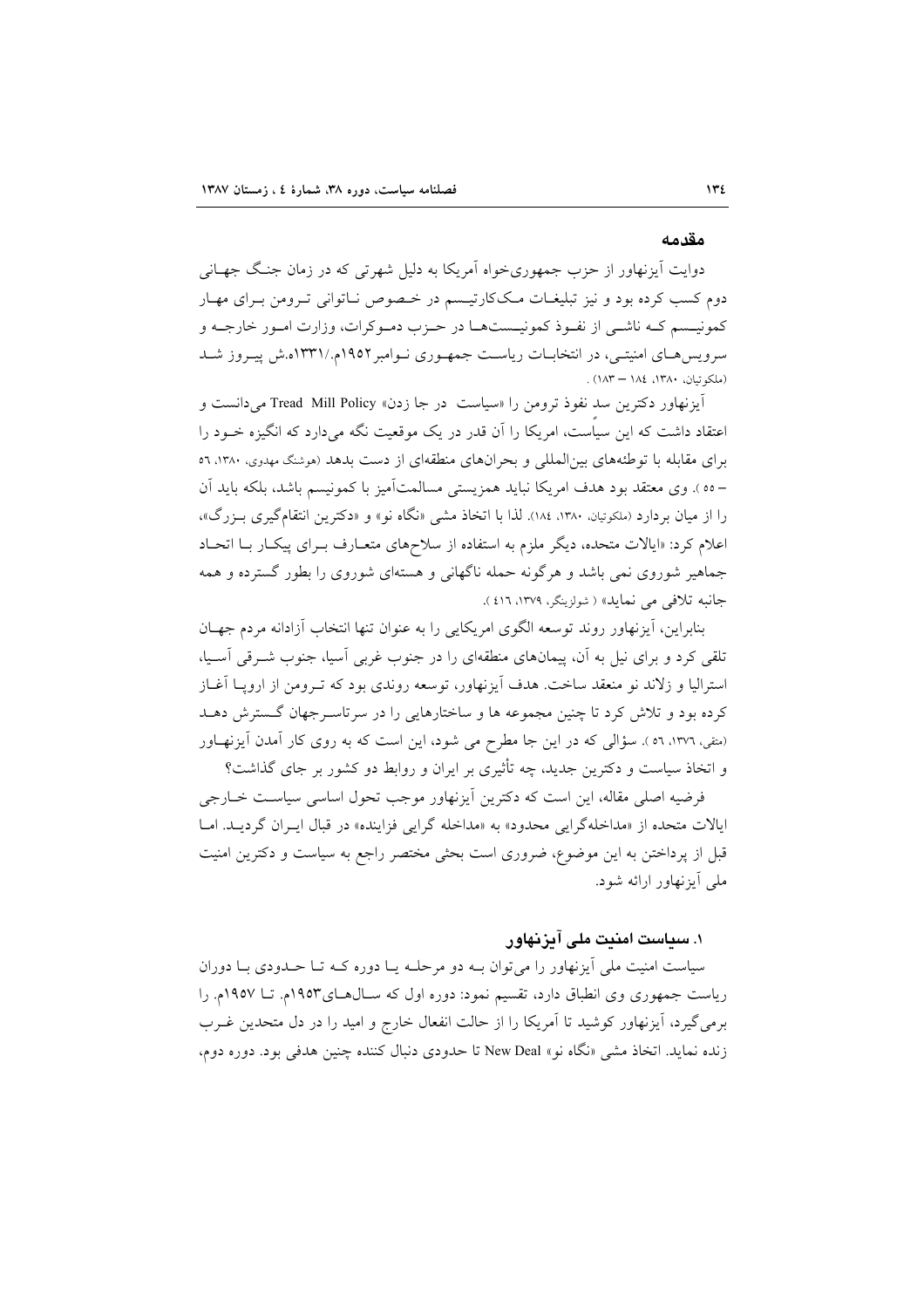که با سالهای ٦١-١٩٥٧م. مصادف بود که طی آن شوروی توانسته بـود بـا فرسـتادن موشـک اسیو تنیک به فضا، نه تنها برابری، بلکه تا حدودی برتری خود را نسبت به آمریکا نــشان دهــد، أيزنهاور با اعلام دكترين خود درصدد مقابله با سلطهجــويي شــوروى در أفريقــا وأسـيا برأمــد (درویشی سه تلانی، ١٣٧٦، ٤٤ – ٤٤).

#### ۱–۱. سىاست نگاه نو

سیاست «نگاه نو» که در سند شماره۱٦۲/۲ شورای امنیت ملـی آمریکـا در نـوامبر ۱۹۵۳م. مطرح شد، تلاشی جهت بازیابی ابتکار عمل در رویارویی جهانی با اتحـاد شـوروی و درعـین حال کاهش هزینه های دفاعی آمریکا بود. از این رو، جهتگیری بنیادی نیروهای مسلح آمریکا از نیروهای زمینی متعارف به افزایش ظرفیت ناوگان بمبافکنهای استراتژیک آمریکـا تغییـر یافت تا بتواند هم ضربههای هستهای محدود و هم «تلافی گسترده» (Massive Retaliation) را اجرا كند (گازيوروسكي، ١٣٧١، ١٦٤) .

در واقع، سیاست «نگاه نو» حرکتی نظامی جهت ایجاد هماهنگی بین خواست نظامیان مبنی بر افزایش بودجه دفاعی و خواست وزارت خزانهداری در مورد جلـوگیری از کـسری بودجـه عمومی بود. سیاست « نگاه نو » از وزارت دفاع می خواست که تعداد نفرات نیروهای متعـارف را کاهش داده و به منظور ترساندن اتحاد شوروی و وادارک دن آن کـشور بـه کنـار آمـدن بـا آمریکا، بر سلاحهای هستهای متکی شود. به این ترتیب، نیـروی هـوایی بـا در اختیـار داشـتن بمبافکنهای سنگین، بیشترین هزینههای دفاعی را به خـود اختـصاص مـیداد در حـالی کـه ارتش و بویژه دسته پیاده نظام، بایستی از بیست لشکر به چهارده لشکر کاهش می یافت؛ یعنی تقلیل پانصد هزار نفر از نیروهای ارتش (شولزینگر، ۱۳۷۹، ٤١٥).

جان فاستر دالس در سخنرانی ۱۲ ژانویه ۱۹۵٤در شورای روابط خارجی آمریکا در توضـیح سیاست نگاه نو اظهار داشت: «…ایالات متحده دیگر ملزم به استفاده از سـلاحهـای متعـارف برای پیکار با اتحاد شوروی نمیباشد». دالس، سیاست «مقابلـه بـه مثـل بـا تمـام قــدرت» یـا «انتقامگیری بزرگ» را جهت متوقف کردن تجاوز اعلام کـرد. بـه زبـان سـاده، ايـالات متحـده تهدید کرد که از دهشتناک ترین سلاح های موجود علیه شهرهای شوروی، در مـواردی نظیـر جنگ در شبه جزیره کره استفاده می نماید (شولزینگر، ۱۳۷۹، ٤١٦).

بنابراین، مبنای استراتژی «انتقامگیری بزرگ» آیزنهاور - دالس این بـود کـه هـر کـشوری منافع و اهداف ایالات متحده را در هر نقطهای از جهان مورد تهاجم قرار دهد، بـا هــر وسـيله ممکن و در هرکجا که آمریکا انتخاب می کرد، تنبیه می شد ( آمبروز، ۱۳۷۳، ۱۹۷).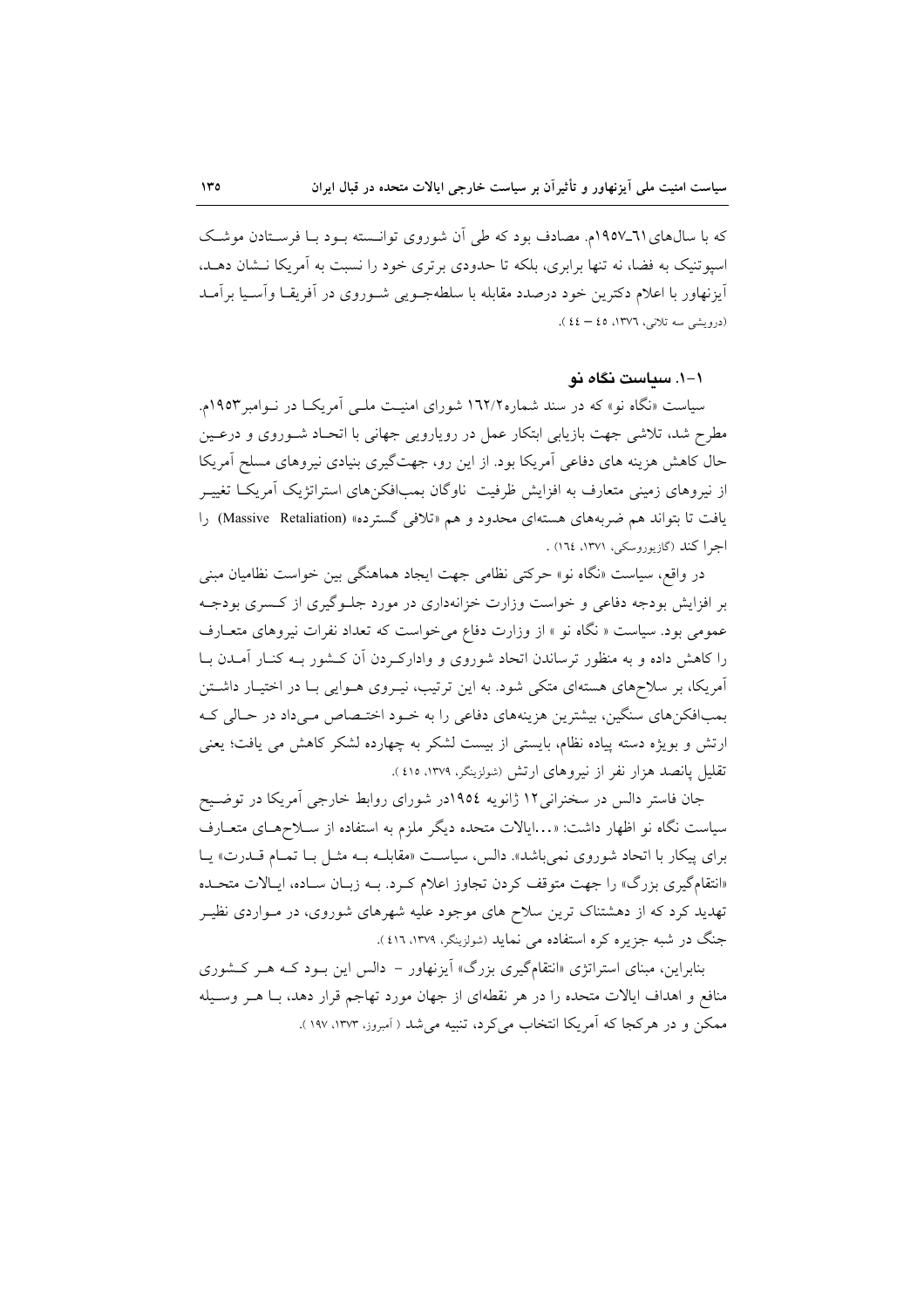#### ۱–۲. دکترین آیزنهاور

در ژانویه ۱۹۵۷، آیزنهاور در آستانه دومین دوره ریاست جمهوری خود از کنگ ه آمریکا درخواست کرد قطعنامهای را تصویب نماید که به شخص رئیس جمهور اجازه دهد بـه منظـور مسدود کردن تجاوز کمونیسم در خاورمیانه به زور متوسل شود. ایــن اقــدام کـه بــه اصــطلاح «دکترین اَیزنهاور» نامیده می شود، کنگره را ملزم می کرد که اختیار اعلان جنگ را کـه بـه طـور سنتی از حقوق کنگره بود، به رئیس جمهور واگذار نــد ( شـولزینگر، ۱۳۷۹، ٤٤٥ ). آیزنهـاور در پیـام خود به کنگره سه نوع اقدام را پیشنهاد نمود: الف) تقویت بنیه اقتصادی ً ملتهای خاورمیانــه؛ ب) اجرای برنامههای کمک و همکاریهای نظامی؛ ج) حمایت مسلحانه از تمامیت ارضـی و استقلال سیاسی ملتهایی که از جانب کمونیسم تهدید می شدند ( لنجافسکی، ۱۳۷۳، ۷۷) .

بنابراین، دکترین اَیزنهاور گام مهم جدید در رخنه و نفوذ ابرقــدرت اَمریکــا در خاورمیانــه بو د.

# ۲. سیاست خارجی ایــالات متحـده در قبــال ایــران قبــل از بــه قــدرت رســیدن آیزنهاور: مداخلهگرایی محدود

دخالت سیاسی – نظامی آمریکا در امور ایران تا جنگ جهانی دوم بسیار ناچیز بود. با اینکه روابط دیپلماتیک دو کشور از سال ۱۸۸۳ م. شروع شد (رضازاده ملک، ۱۳۵۰، ۸)، اما این کـشور بـه دلیل اتخاذ سیاست «انزواگرایی» و دوری گزیــدن از منازعــات بــین|لمللــی، ایــران را کــشوری پرمنفعت برای خود نمیدانست و انگیزه و منافعی جهت گسترش روابط بـا ایـران نداشـت. حضور آمریکائیان تا قبل از جنگ جهانی دوم، تنها به صورت اعزام برخی گروههای آموزشبی و مذهبی بود که در کنار مردم عادی به فعالیتهای مذهبی و آموزشی مشغول بودنـد (موجـانی، ۱۳۷۵، ۳۰٤). همچنین دو یا سه هیأت اقتصادی به درخواست دولت، ایران یکسی در سـال ۱۹۱۱ م. و دیگری در سال ۱۹۲۵–۱۹۲۲ م. جهت سامان بخشی امور مالی و اقتصادی ایران، بـه ایــن كشور اعزام شدند (هوشنگ مهدوی، ۱۳۷۹، ۳۶۵– ۳۳٤؛ يسلسون، ۱۳۷۸، ۲۵۵ – ۱۵۱) .

جنگ جهانی دوم، نقطهٔ عطف در نقش و حضور ایالات متحـده در صـحنه سیاسـی ایــران بوجود أورد. زیرا بعد از اشغال ایران توسط نیروهای متفقین، دول متفق از دولت ایالات متحده جهت انتقال مواد و مهمّات نظامی به شوروی از راه ایران طلب استمداد کردند. ایالات متحده نیز از این فرصت استفاده کرد و طی پیـشنهادی کـه از طـرف روزولـت مطـرح گردیـد، کلیـه مسؤلیت های مربوط به حمل و نقل مواد و مهمّات از کرانـههـای خلـیج فـارس تـا تهـران را پذیرفت. لذا ایالات متحده در ٢٧ سپتامبر ١٩٤٢ م. اقدام به ایجاد «مسیون نظامی ایران» Iranian Military Mission نمود تا بوسیله آن بتواند از عهده فراهم کـردن تـسهیلات لازم بـرای تــأمین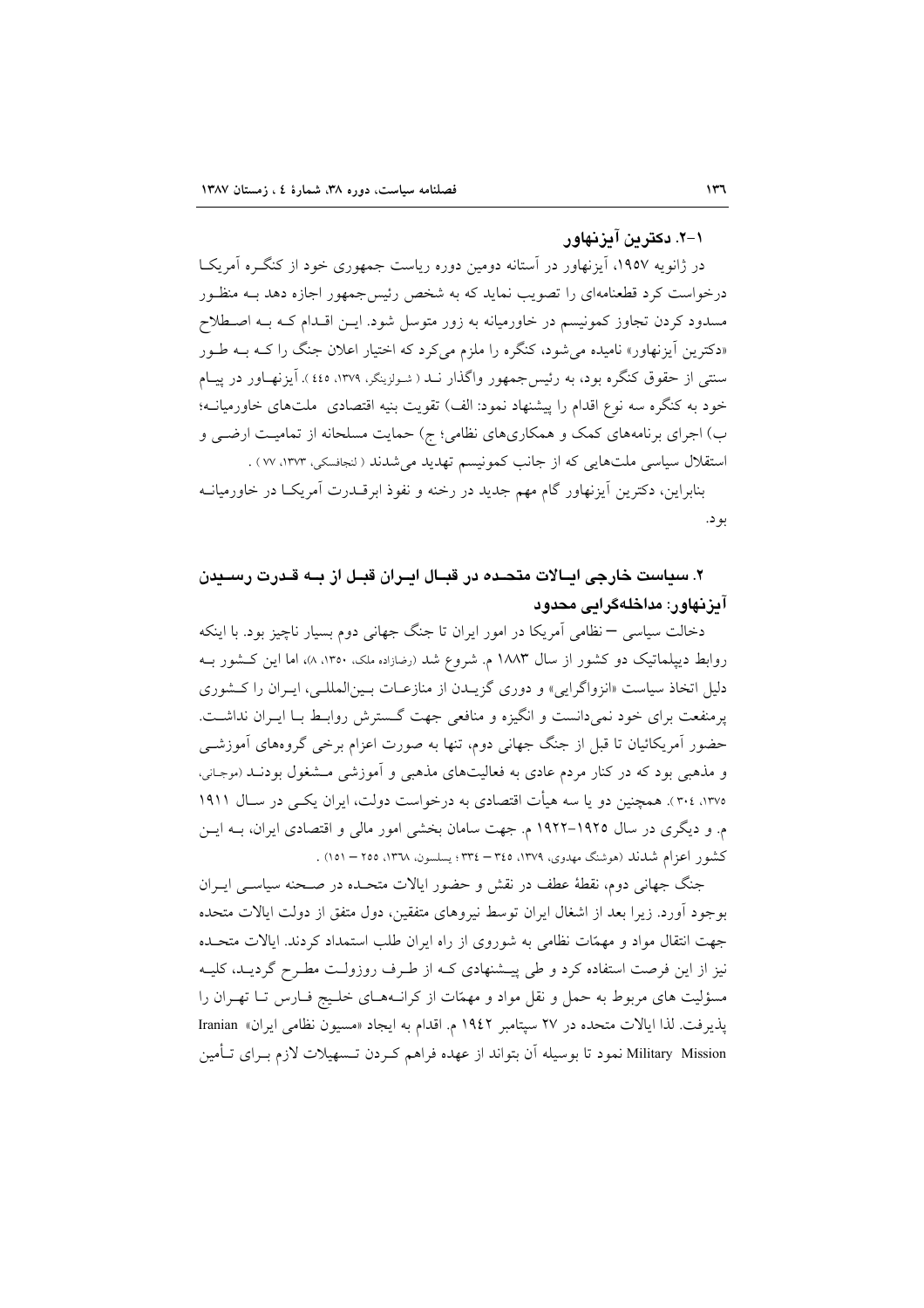نیازهای انگلستان در منطقه خلیج فارس و همچنین حمایت و کمک به شـوروی برآیــد (دوقـی،  $(10A.1$ 

بنابراین، از این زمان بود که ایالات متحده به شدت درگیـر مـسایل ایـران شـد و سیاسـت «مداخلهگرایی محدود» را نسبت به ایران اتخاذ نمود. منظور از سیاست «مداخلهگرایی محدود» اعمال نفوذ در ایران به نحوی که استقلال و تمامیت ارضی ایران در مقابل دول رقیب (بریتانیــا و شوروی) محفوظ بماند و همچنین منافع و اهداف ایالات متحده تأمین شود. ایجاد ثبــات در ایران و حمایت از تشکیل یک ارتش تقریباً مدرن که بتواند امنیت داخلی را حفظ کـرده و تـا اندازهای سرعت حرکت شورویها را به طرف آبهای گرم خلیجفارس کُند نمایـد، دسـتیابی به بازارهای اقتصادی و منابع نفتی ایران از جمله اهداف آمریکا در این دوران بود.

در طی دوران جنگ جهانی اول نیز ایالات متحده به حمایت سیاسی – دیپلماتیک از ایــران در مقابل شوروی و بریتانیا پرداخت و از آنان درخواست نمود بعد از پایـان جنـگ، نیروهــای خود را از ایران خارج نمایند. همچنین، با اعزام مستشاران اقتصادی و نظـامی و حمایـتهـای مالي – اقتصادي از ايران در قالب قانون وام و اجاره، به دولت ايران كمك كرد.

پس از پایان جنگ، سیاست ایالات متحده در حمایت از ایران شکل جدیتر پیـدا کـرد. از آن پس، ایالات متحده کوشید تا از نقش «موازنهدهنده» قدرتهای روس و انگلیس، به قــدرت برتر تبدیل شود. گام اول این بود که در ایران یک حکومت باثبات بر سـر کـار آیـد، چـرا کـه ضعف و بی ثباتی حکومت راه را برای مداخله بیشتر روسها فراهم می کرد. این سیاست که از طرف مؤلف، تحت عنوان سياست «مداخلهگرايي فزاينده» ايالات متحده ناميده شده است، در زمان ترومن شکل واقعی خود را پیدا نکرد و اجرای آن به زمان بعد از ریاست جمهوری وی (یعنی دوره ایزنهاور) موکول شد (Abrahamian,1982,279) . البته در زمان ترومن نیز مداخلاتی در امور ایران صورت می گرفت که بیشتر به شکل حمایت از ایران بود؛ نظیر اعـلام اولتیمـاتوم به شوروی در تاریخ ۲۱ خرداد ۱۹٤٦ جهت خروج نیروهای خود از ایران و همچنین حمایت از ایــران در ســرکوب جنــبش اســتقلال طلــب آذربایجــان (لنجافــسکی، ١٣٧٣، ١٦ - ١٤ )، تمدیــد قراردادهای مربوط به حضور کارشناسان و مستشاران نظامی و اقتصادی آمریکا در ایران (دوقی، ۱۳۷۲، ۳٤٥ – ۳٤٤؛ ازغنـدي، ۱۳۷۹، ۱۸۰)، اعطــاي كمـــكـهــاي نظــامي (سـنجر، ۱۳۷۸، ٦۳ – ٥٥)، فــروش تسلیحات، اعطای کمکهای اقتصادی به ایران در چارچوب اصل چهـار و همکـاریهـای فنـی (ازغندي، ١٣٧٩، ١٨٥ – ١٧٨ ؛ سنجر، ١٣٦٨، ٥٦ – ٥٥) و همچنـين مـساعدت در جهـت حـل و فـصل موضوع نفت ایران (Katouzian,1990,140-143). اما با روی کار آمدن اَیزنهاور، سیاست خارجی ایالات متحده در قبال ایران دچار تحول اساسی شد.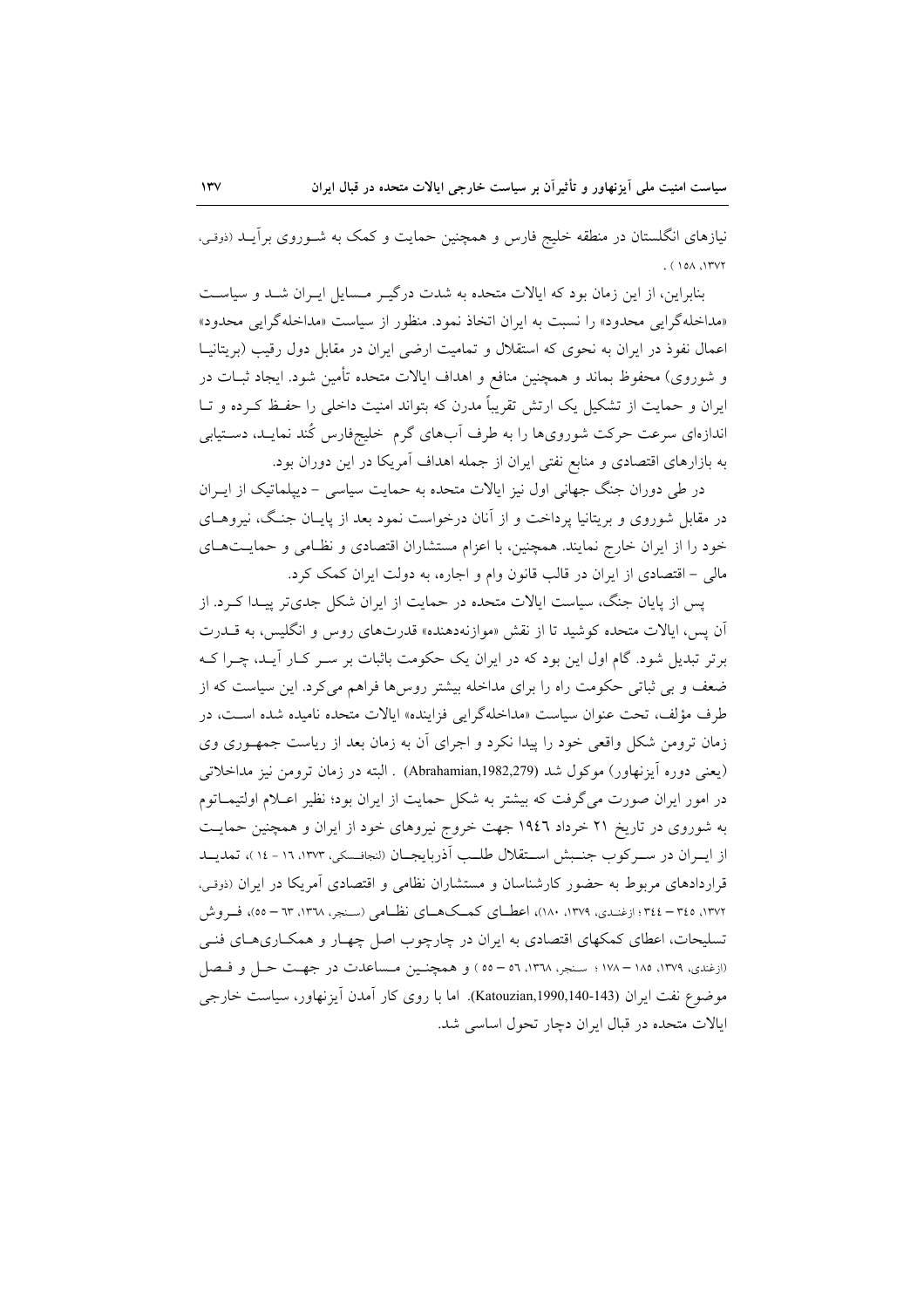۳. سیاست خارجی ایالات متحده در قبـال ایـران در دوره آیزیهـاور: مداخلــه-گرائے فزائندہ

همانگونه که گفته شد، پس از جنگ جهانی دوم، وقوع حادثه آذربایجان، ارسال کمک های اقتصادی ـ نظامی، گسترش همکاریهای نظامی و مساعدتهای دیپلماتیک ایالات متحـده نسبت به ایران، نقطه عطف و تحـولی اساسـی در روابـط دو کـشور محـسوب مـی شـد. دوره ریاست جمهوری آیزنهاور، شروع دورانی است که در آن ایـالات متحـده بـه «مداخلـهگرایـی فزاینده» در امور ایران روی آورد و به اعمال نفوذ سیاسی گسترده در ایـن کشور پرداخـت (Gasiorowsk,2004-B,261). به عبارت دیگر، دوره ریاست جمهوری آیزنهاور را می تـوان دوره افزایش منافع امنیتی ایالات متحده در ایران و آغاز «مداخلهگرایی گسترده» آن کـشور در امـور داخلی ایران برشمرد. در این دوره، مشی سیاسی دولت ایالات متحده بیشتر مبتنی بر مناسـبات بین المللی ناشی از جنگ سرد، رشد کمونیسم در دیگر نقاط جهان، حاکم شدن جو ٌمکارتیسم در ایالات متحده و همچنین اوضاع نابسامان سیاسی و اقتـصادی ایـران در نتیجـه ملـی شــدن صنعت نفت بود.

با روی کار آمدن آیزنهاور، ایالات متحده که به منافع گستردهتـر در ایــران و دیگــر نقــاط جهان فکر می کرد، در آغاز رسیدن به قدرت درصدد افزایش توانایی متحدین خود برآمد و نه تنها در برخورد با متحدین شوروی بهگونهای جدی صفآرایی کرد، بلکه هرگونه بی طرفی را نیز حمایت از شوروی تلقی میکرد. لذا در برخورد با ایران نیز چنین دیـدی اعمـال شـد و از همان ابتدای دستیابی به قدرت، فرایند مداخله فزاینده آن کشور در امور ایران آغاز شد کـه در دو مقوله زير به آنها پرداخته مي شود.

مقوله اول) کودتای ۲۸ مرداد: نقطه آغاز مداخلهگرایی فزاینده

بدون شک، نقطه آغاز مداخله گرایی فزاینده ایالات متحده در امور ایران، کودتای ۲۸ مرداد ۱۳۳۲ محسوب می شود. این کودتا که توسط سازمان سیا برنامه ریزی شد، به رغـم تـصورات مثبتی بود که در دولت ایران درباره نقش مثبت ایالات متحده در حل و فصل قضیه نفت ایــران بوجود آمده بود. در واقع، به محض پیروزی آیزنهاور در انتخابات ریاست جمهـوری آمریکـا، مصدق نخست وزیر ملی گرای ایران، جهت اطلاع رئیس جمهور جدیـد از اوضـاع سیاسـی – اقتصادی ایران و خنثی کردن اقدامات لابیهای مخالف در ۹ ژانویـه ۱۹۵۳ و ۲۹ مـه ۱۹۵۳ م. نامههای جداگانه به وی نوشت و طی آن، ضمن انتقاد از سیاستهـای دولـت پیـشین ایـالات متحده، اظهار امیدواری کرد که دولت جدید آن کشور، درک درستی از اوضـاع ایـران بدسـت آورده و در سیاست خود نسبت بـه ایـران تجدیــدنظر نمایــد (یونـاه و نـانز، ۱۳۷۸، ۳۵۲ – ۳۵۰). امــا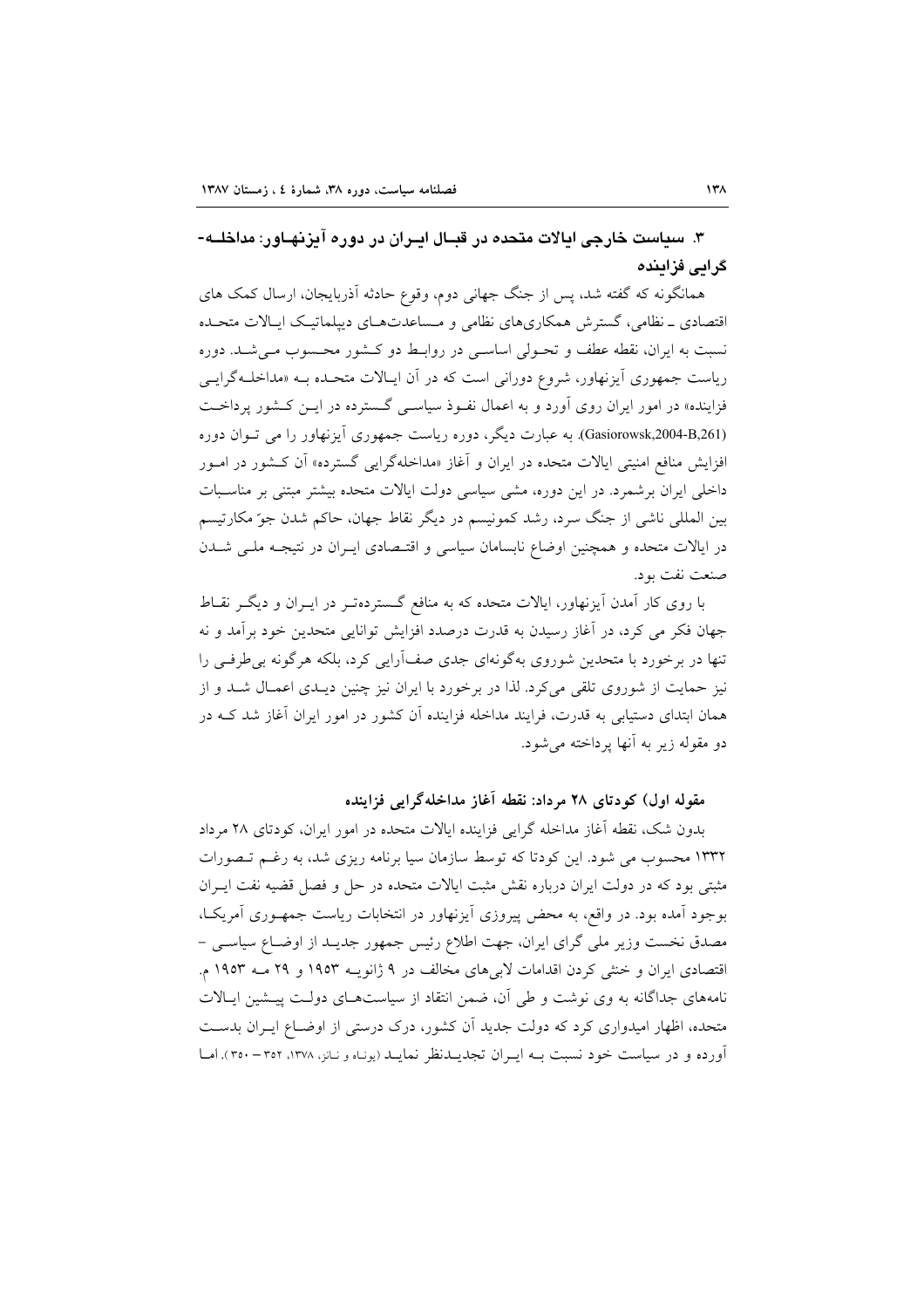اًیزنهاور نه تنها هیچ تغییری مثبت در سیاست میانجیگرایانه ترومن بوجود نیاورد، بلکه برنامه تبلیغاتی فعالی نیز علیه مصدق در پیش گرفت. به عنوان مثال، آیزنهاور در کنفرانس فرمانداران ایالات چهل و هشت گانه امریکا که در ژوئیه ۱۹۵۳ تشکیل شد، وضع ایـران را بـسیار وخـیم توصیف و پیش بینی کرد که بزودی این کشور به دست کمونیستها خواهد افتاد (موشنگ مهدوی، ۱۳۷۹، ۲۱۵ – ۲۱٤). همچنین، هندرسون سفیر امریکا در ماه های ژوئن ۱۹۵۳ تقریبـاً هــر روز بــا نمایندگان مجلس و سایر رجال سیاسی ایران دیدار میکرد و در این دیدارها پیوسته آنهـا را از خطر کمونیست میترسانید و از آنها می خواست کـه تمـام نیـروی خـود را بـرای سـرنگونی مصدق بسيج كنند ( يوناه و نانز، ١٣٧٨، ٥٧). علاوه بر اين، ژنرال والتر بدل اسميت General Walter Bedell Esmith معاون وزارت خارجه امريكا كه با تعدادى از نظاميان ايراني رايزني كرده بود، اعلام کرد که دولت ایالات متحده، نباید دولت مصدق را تایید کند بلکه باید دولت جانشینی را که در آن هیچ یک از اعضای جبهه ملی عضویت نداشته باشد، برآن ترجیح دهــد (وطـن دوسـت.  $(11)$ 

بنابراین، دولت ایالات متحده با رد درخواستهای مصدق و همچنین اتخاذ سیاستهایی ضد مصدق، به نوعی موضع خود را از میانجیگری دوستانه به همـسویی بـا دولـت انگلـستان تغییر داد. انگلستان که نتوانسته بود ترومن را به مداخله در امور داخلی ایران و اعمال فشار بـر دولت مصدق ترغيب كند (Azimi,1989,300)، به دليـل نگرانـبي آيزنهـاور از خطـر كمونيـسم و اشتیاق امریکا برای دستیابی بیشتر به منابع انرژی و گسترش سلطه بر کشورهای جهـان ســوم، زمینه های مساعدتری برای هماهنگی با اَیزنهاور بدست اَورد (Roosevelt,1979,2-3). لذا طـرح سرنگونی مصدق در جلسه مشترک نمایندگان سازمان جاسوسی انگلستان با نماینـدگان بخـش خاور نزدیک و افریقایی سازمان سیا که در خلال ماههای نوامبر تـا دسـامبر ۱۹۵۲ (آذر تـا دی ۱۳۳۱) در شهر واشنگتن برگزار گردید، مطـرح شـد (احمـدي، ۱۳۷۹، ۲۹) و بعـد از آن در جلـسه مشترک وزرای خارجه دو کشور (اَنتونی ایدن و جان فاستر دالس ) در واشنگتن مـورد تأکیــد بیشتر قرار گرفت ( هوشنگ مهدوی، ۱۳۷۹، ۲۱۳ ) .

این تغییر سیاست به سیا مخابره شد و به بخش خـاور نزدیـک و افریقـایی سـازمان سـیا، اطلاع داده شد که مجاز است عملیاتی را که به سقوط دولت مصدق منجر شود، مد نظـر قـرار دهد. بنابراین، ایالات متحده امریکا کم کم به سمت بزرگترین مداخله خـود در امـور داخلـی ايران سوق يافت (وطن دوست، ١٣٧٩، ٨٣ ) .

اسناد سیا، حاکی از آن است که پیش نویس طرح عملیاتی کودتا توسط دونالـد ان . ویلبـر Donald N. Wilber مشاور مخفی بخش خاور نزدیک و آفریقایی سیا بـا همدسـتی و همکـاری نزدیک سرویس اطلاعاتی بریتانیا در نیکوزیا تهیه شد و در ۱۱ ژوئیه ۱۹۵۳ م. بــه تأییــد رئــیس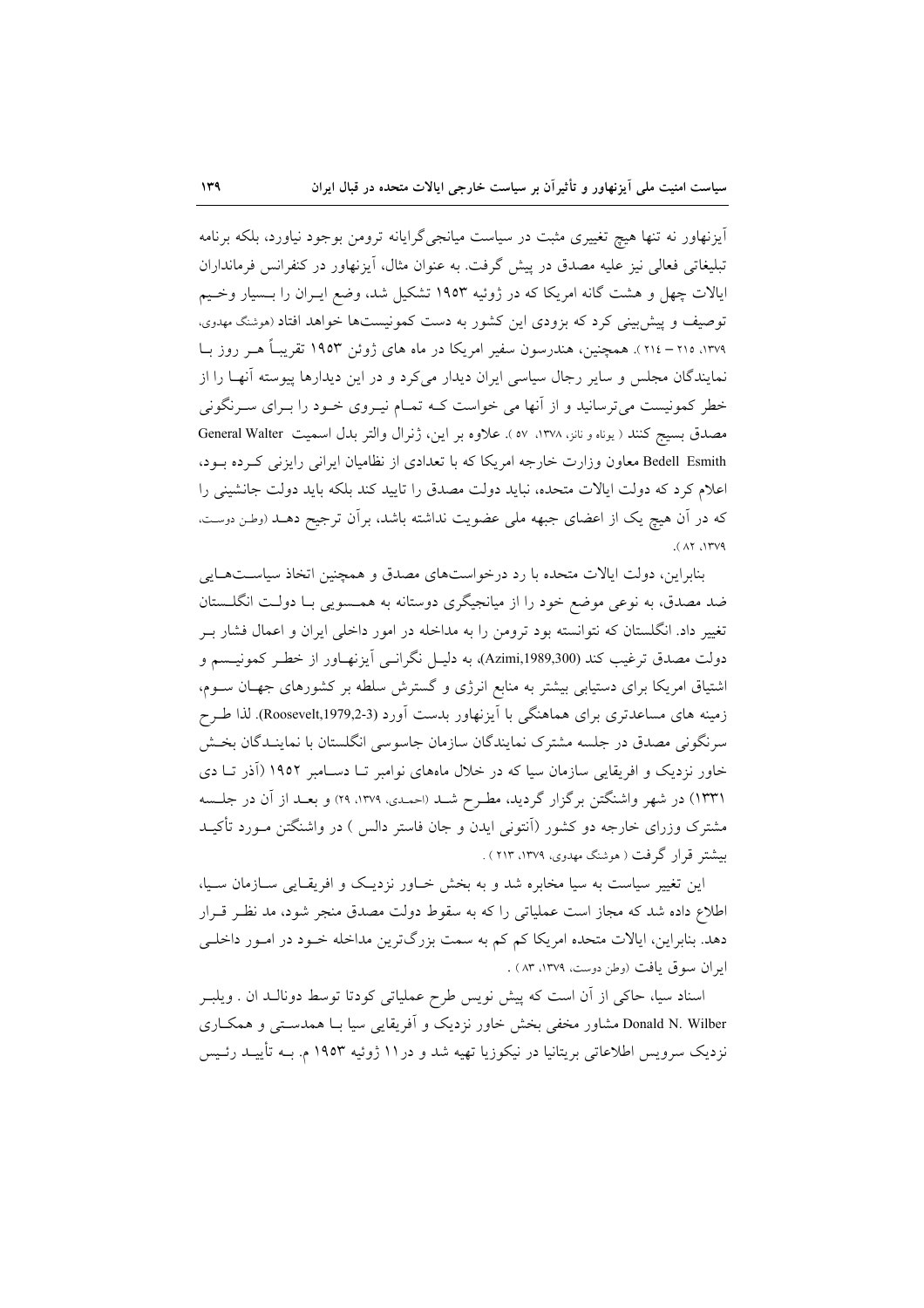سیا و ریس جمهور امریکا رسید ( احمدی، ٣٣،١٣٧٩). وقتی که دالس وزیر امور خارجـه طـرح را مورد مطالعه قرار داد، گفت: «پس به این ترتیب مــا خــواهیم توانــست از شــر مــصدق دیوانــه خلاص شويم» ( لنجافسكي، ١٣٧٣، ٥٤ ).

مراحل مختلف که این طرح طی نمود تا به سازماندهی نظامی و سقوط مصدق منجر شـد، حاکی از مداخله گسترده و همهجانبه ایالات متحده در امور داخلی ایران است که جزییـات آن در اسناد منتشره سازمان سیا آمده است و در این جا از ذکر مجدد آن خود داری می شود ( رجوع شود به: احمدي، ١٣٧٩؛ وطن دوست، ١٣٧٩) .

# مقوله دوم ) مداخله فزاینده سیاسی، اقتصادی و نظامی آمریکا در امور ایران

با سقوط مصدق، مداخله فزاینده آمریکا در امور داخلی ایـران شــدت یافـت. کــسانی کـه سررشته تصمیمگیریهای سیاست خارجی آمریکا را بدست داشتند، ایــن مــشی سیاســی را بــا تأکید بر کمکهای اقتصادی، نظامی و حمایت های سیاسی گسترده به کار می بستند. نکاتی که در این دوران، مدنظر دولتمردان آمریکا بود، در سه بخش زیر خلاصه می شود: ارائه کمک موثر به دولت ایران جهت اداره امور کشور، حل و فصل قضیه نفت و تشویق ایران به عـضویت در پیمان منطقهای این سه بخش می بایست به نحو مقتضی با یکدیگر ارتباط می یافتنـد کــه منــافع ايالت متحده به بهترين نحو تأمين شود.

در این فرآیند آنها نگران آن بودند که شاه به عنوان آلت دست بیگانــه معرفــی شــود. ایــن موضوع در گزارش محرمانه مارس۱۹۵۳ در خصوص اقدامهای احتمالی دولت ایالت متحـده جهت حمایت از دولت جانشین مصدق منعکس شده است: «برای هر جانشین غیر کمونیـستی به جای مصدق فاجعه آمیز خواهد بود اگر مردم ایران نخستوزیر جدید را آلت دست بیگانــه بدانند» ( خرازی، ۱۳۸۰، ۱۲۵ ) .

# بخش اول : اعطای کمک های سیاسی، اقتصادی و نظامی به دولت ابران ۱ ) کمک های سیاسی

ژنرال آیزنهاور بلافاصله پس از کودتا با ارسال پیام شادباشی برای شاه اظهار امیدواری کرد که دولت ایران در سایه رهبری او بار دیگر ثبات سیاسی خود را بدست آورد و پـس از آن بــا اعزام معاون خود ریچارد نیکسون به ایران پایهگذار روابط گسترده ایران و امریکا گردیــد. ایــن دیدار که نخستین دیدار نیکسون از ایران بود، نمایانگر پشتیبانی محکم آمریکا از رژیم شاه بود و طی آن روابط شخصی نزدیکی بین شاه و نیکسون برقرار شد که تا مـدتهـای مدیـد ادامـه داشت (Divin,1981,74) .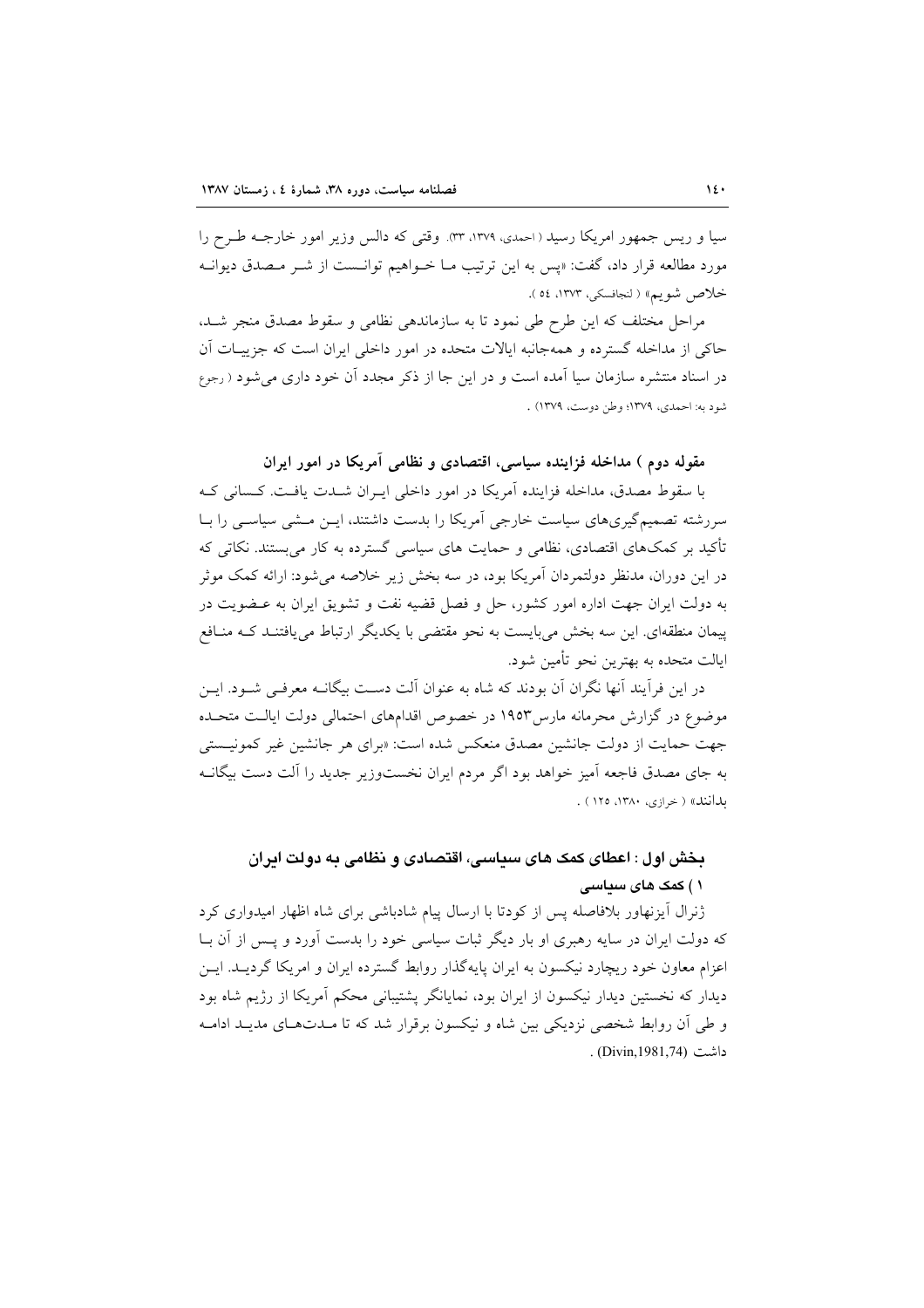در این دوران، همچنین مسؤولین و اعضای پایگاه سیا در تهران به دولت زاهدی کمکهای اطلاعاتی قابل توجه به منظور مقابله با حزب توده و طرفداران میصدق مے کردنید. بیه عنبوان مثال، مسؤول ایستگاه سازمان سیا در تهران، به شیراز سفر کرد و با طرفـداران مـصدق در ایــل قشقایی مذاکراتی انجام داد. در این مذاکرات به آنها تفهیم شـد کـه آمریکـا از دولـت زاهـدی حمایت می کند. آنها همچنین برای سرکوب تظاهرات ضـد دولتـی در نـوامبر ۱۹۵۳ بـه دولـت زاهدی کمک کردند. استفاده از حمایت عمومی مردم و جهت دادن آن به نفع دولت زاهـدی و همچنــین بــه نفــع قــرارداد کنــسرسیوم نفــت از عملیــات تبلیغــی ســیا در تهــران بــود . (Ruehsen, 1993, 469)

سازمان سیا، همچنین مبالغی در جهت حمایت از نامزدهـای مـورد نظـر ورود بــه مجلـس شورای ملی که در اوایل ۱۹۵٤ برگزار شد، پرداخت کرد. انجام چنین رفتارهای پنهـانی نقـشی اساسی در تحکیم حکومت زاهدی بعد از کودتای ۱۹۵۳ ایف نمـود (Gasiorowski,1987,271) . همچنین، کلنل مید تحت پوشش یک وابسته نظامی با هدف سازمان دهـبی و اَمـوزش ســازمان اطلاعاتی جدید ایران (ساواک) به این کشور اعزام شد (A,257-258). (Gasiorowski,2004-A,257-258).

#### ۲) کمک های اقتصادی

مطالعه اسناد و منابع موجود دراین خصوص حاکی از آن است که مشی و رفتـار اقتـصادی دولت ایالات متحده در این زمان، مبتنی بر ارائه کمکهای اقتصادی و اعطای وام و اعتبـار بـه دولت ایران، دستیابی به منابع نفت ایران و همچنین گسترش مناسبات اقتصادی با دولت ایـران بو ده است.

#### الف) ارائه كمك هاى اقتصادى، وام و اعتبار به ايران

بعد از وقوع کودتا، ایران از نظر اقتصادی دچار وضعیت بحرانی و نابسامانی بـود. تحـریم اقتصادی باعث شده بود تا ایران دچار کسری شدید بودجه شود تا آنجا که از پرداخت حقـوق کارمندان خود نیز ناتوان بود. در ۱۵ شهریور (۵ سپتامبر)، آیزنهاور طی یک بیانیـه مطبوعـاتی واگذاری ٤٥ میلیون دلار کمک های فوری اقتصادی به ایران را طبق رویه هـای اداره عملیـات خارجی و براساس «قرارداد امنیت متقابل» اعلام داشت ( یوناه و نانز، ۱۳۷۸، ۳۸۳) .

ایالات متحده اعتقاد داشت که این مبلغ به دولت زاهدی این امکان را مـی دهـد تـا کـسر بودجه به ارث رسیده از حکومت مصدق را بر طـرف سـاخته و اصـلاحات اساسـی پـولی را برقرار سازد. آنها همچنین اعتقاد داشتند تا زمانی که درآمـدهای نفتـی ایـران بـه انـدازه کـافی حاصل شود، کمک اضطراری باید به شکلی تداوم و افزایش یابد ( یوناه و نانز، ۱۳۷۸، ۴۰۰- ۳۹۸)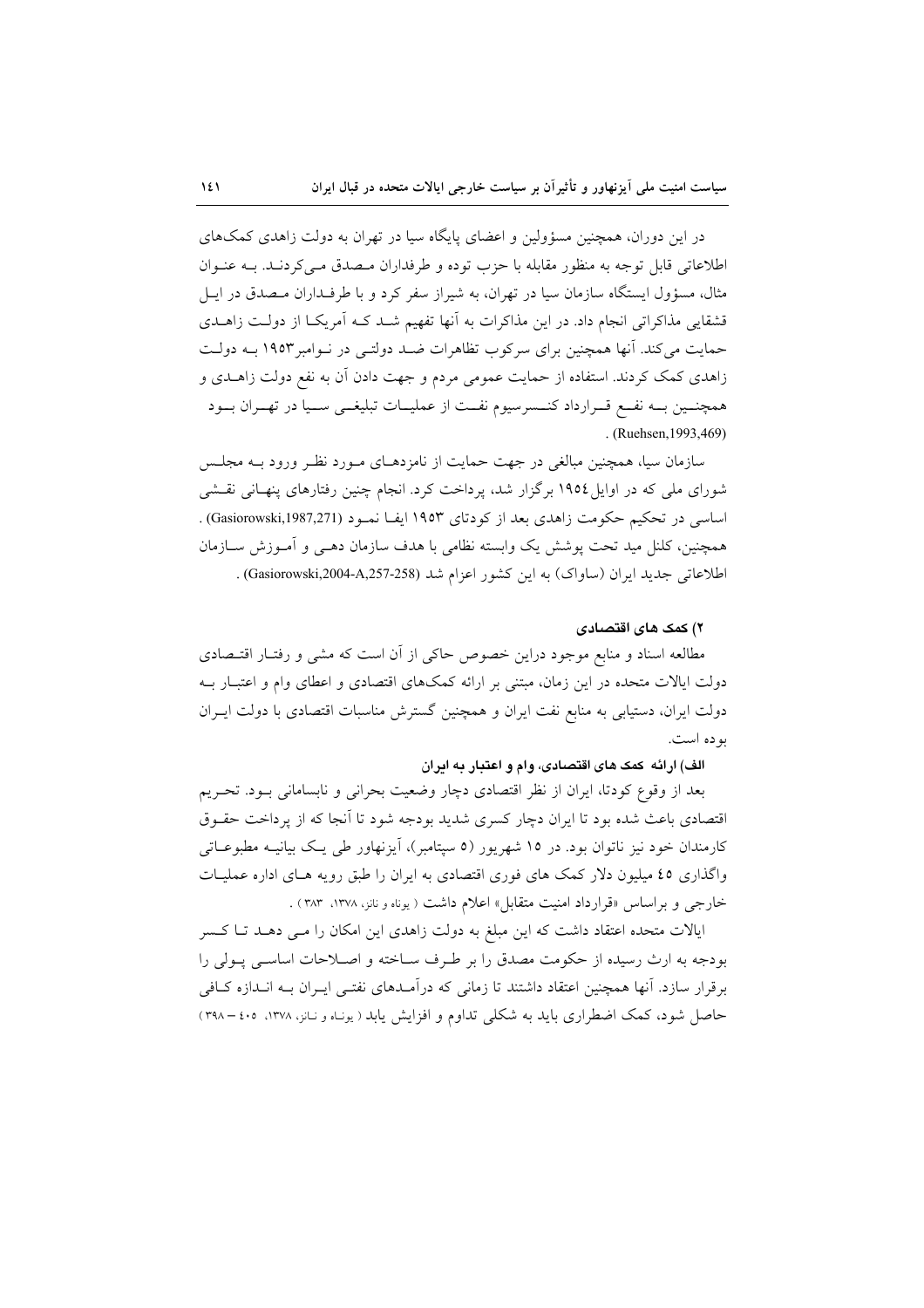که ظاهراً تا مدت سه سال بعد از سقوط مصدق این کمک به میزان هر مـاه، پــنج میلیــون دلار ادامه داشت ( صداقت کش ، ۱۳۵۷، ۲۵) .

حتی پیش از آن یعنی در ۱۲ شهریور (۳ سپتامبر) اداره عملیات خـارجی (F.O.A) امریکـا مبلغ بیست و سه میلیون و چهار صد هزار دلار بابـت کمـک هـای فنـی در قالـب اصـل ٤ در اختیار ایران قرار داده بود (بیل ۱۳۷۱، ۱۳۱). دولت آمریکا سه هفته بعد از کودتا، مجموعاً مبلغ ۳۸ میلیون دلارکمک اضطراری در اختیار دولت ایران قرار داد.

علاوه بر این، شعبه سازمان اطلاعات امریکا در تهران نیز مبلغ یک میلیون دلار باقیمانده از بودجه کودتا را در اختیار حکومت زاهدی قرار داد. در ماه مه ١٩٥٤ نیز مبلـغ ١٥ میلیــون دلار کمک اعتباری به ایران اختصاص داده شد. به این ترتیب کل کمکهای امریکا به ایران تا سـال ١٩٥٤ بالغ بر ٨٤/٥ ميليون دلار گرديد (Gasiorowski,2004-A,257-258).

همچنین، بلافاصله بعد از امضاء قرارداد کنـسرسیوم در ۲۸ شـهریور ۱۳۳۳، اداره عملیـات خارجی امریکا ۱۲۷/۳ میلیون دلار به عنوان وام و اعتبار به ایران پرداخت نمود (موشنگ مهـدوی. ۱۳۷۹، ۱۲۳۳ ) . علت اصلی این پرداخت در کتاب «تاریخ مستند روابط دوجانبه ایــران و امریک)»، مکفی نبودن درآمدهای نفتی ایران در آن مقطع جهت اجرای برنامه توسعه عنوان شـده اسـت. درحالی که در محافل داخلی این مبلغ به عنوان رشوه و پاداش امضاء قرارداد کنسرسیوم تلقـی شد. از مبلغ فوق، بیست و یک میلیون و پانصد هزار دلار برای برنامه همکاری فنـی، پنجـاه و دو میلیون و هشتصدهزاردلار برای واردات کالاهای مصرفی و پنجاه و سـه میلیـون دلار بـرای برنامه کمک عمرانی در نظر گرفته شده بود (یوناه و نانز، ۱۳۷۸، ٤١٦ - ٤١٥) .

علاوه بر این، در این مقطع، مبالغی وام نیز به دولت ایران پرداخت شـد. بـه عنـوان مثـال، بانک واردات و صادرات امریکا به همراه چندین بانک امریکایی دیگر و بـه توصـیه دولـت امریکا، مبالغی وام به دولت ایران دادند. مجموع این کمکها باعث شد تا دولت زاهدی بتوانـد روی پای خود بایستد. به نوشته نیویـورک تـایمز در ۲۵ اوت سـال ۱۹۵۳، کمـک۵هـای عمـده امریکا در این مقطع دولت ایران را یاری داد تا بتواند در ایران رشد اقتصادی را تـسریع نمایـد. هزینههای مربوط به امنیت داخلی را بالا ببرد و مقادیری نیـز در جهـت خـدمات اجتمـاعی و مسائل سياسي هزينه نمايد (Gasiorowski,2004-A,230) .

### ب ) انعقاد عهدنامه و موافقت نامه های متعدد اقتصادی، تجاری و صنعتی با ایران

علاوه بر کمکهای بلاعوض مالی و اقتصادی و همچنین وام و اعتبـارات مـالی، مناسـبات اقتصادی ایران و امریکا باز هم بیشتر گسترش یافت. این گسترش در نتیجـه تـصویب قــوانین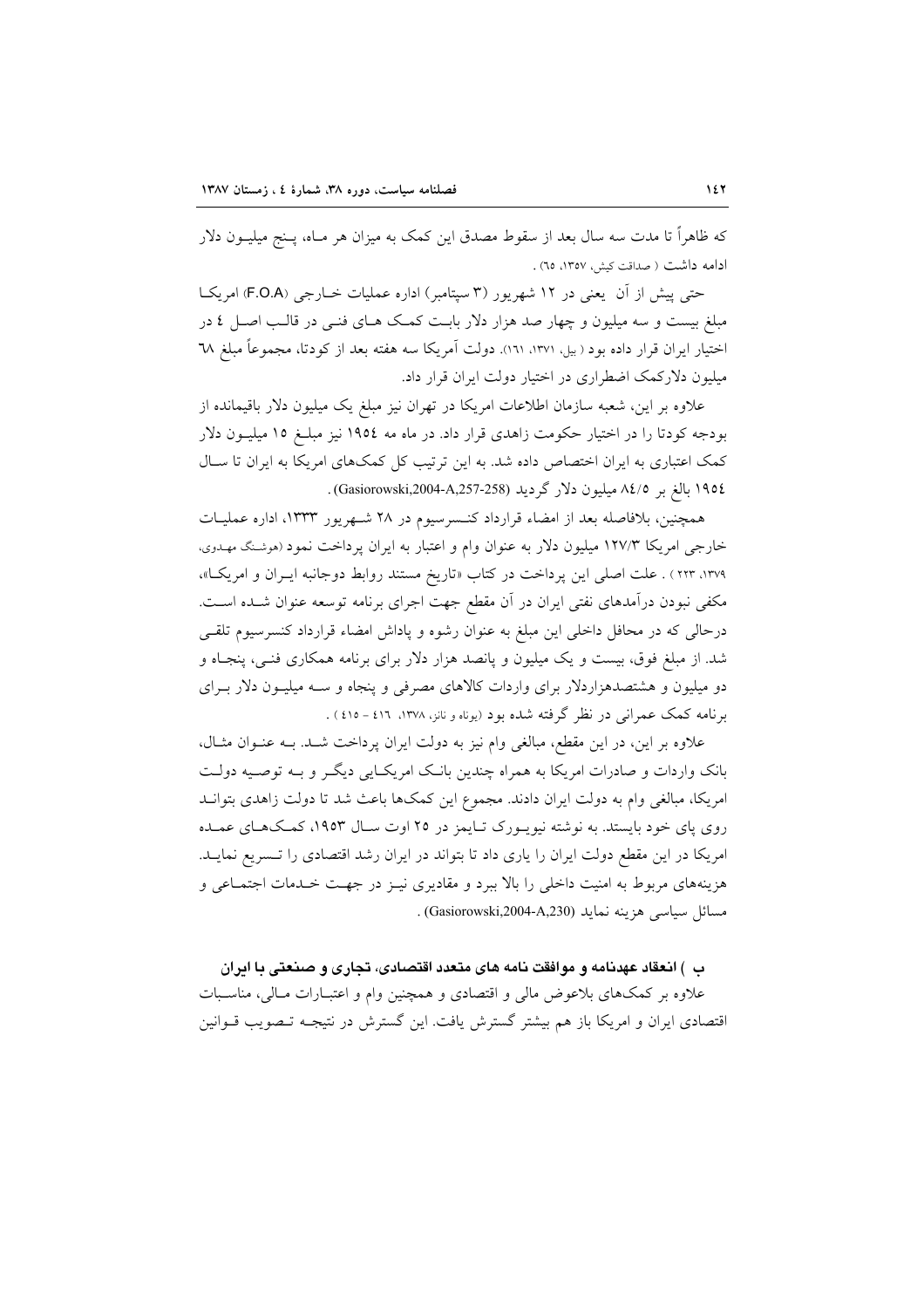داخلی و انعقاد موافقت نامه های منعقده میان ایران و امریکا حاصل گردید که در زیر به بعضی از آنها اشاره مر شود:

# ب -۱) عهدنامه مودت، روابط اقتصادی و حقوق کنسولی بین ایران و امریکا

ایران سیزدهمین دولتی بود که پس از جنگ جهانی دوم عهدنامه مودت، روابط اقتصادی و کنسولی با ایالات متحده امضاء کرد. عهدنامه مزبور که در نـوع خـود جـامع تـرین بـود در ۲۳ مرداد ١٣٣٤ (١٥ اوت ١٩٥٥) توسط مصطفى سميعي معاونت وزارت امـور خارجـه ايـران و سلدون چیین سفیر ایالات متحده در تهران به امضاء رسید و بعد از تصویب در مجالس مقننـه دو کشور در ۲۲ خرداد ۱۳۳٦ (۱۲ ژوئن ۱۹۵۷) به مرحله اجرا درآمـد. عهدنامــه ۲۳ مـاده ای مذکور مشتمل بر قبول آزادیهای اساسی و حمایت از اشخاص و اموال، مالیاتها و مقـررات ارزی و ترتیب صادرات، دریانوردی و سایر مسائل مربوط به وضع حقوقی و فعالیتهای افراد و شرکتهای یک کشور در خاک کشور دیگر و حقوق و مزایای مأمورین سیاســی و کنــسولی طرفین بود. اهمیت واقعی عهدنامه از این جهت بود که آمادگی ایران را برای جلب و حمایت سرمایه های خارجی اعلام می داشت و امریکائیان را تشویق به سرمایه گذاری می کرد و روابط تجاری دو کشور را نیز بر مبنای اصل «کامله الوداد» قـرار مـیداد (اداره کـل قـوانین و مقـررات کـشور، ۱۳۵۷، ۲۰۱۱ – ۲۳۱ ). در نتیجه این موافقتنامه، فعالیتبخش خصوصی امریکا در ایران گسترش و مبادلات بازرگانی دو کشور افزایش یافت. به ویـژه بعـد از آنکـه قـانون جلـب سـرمایه هــای خصوصی کشورهای متحده امریکای شمالی در مجلس ملی ایران به تصویب رسید.

# ب = ٢) تصویب قانون جلب سرمایه های خــصوصی کــشورهای متحــده امریکــا در مجلس شورای ملی

مجلس شورای ملی در تاریخ ۲۰ تیر ۱۳۳۲ (ژوئیه ۱۹۵۷) طی یک مصوبه قانونی به دولت اجازه داد به منظور استفاده از سـرمایههـای خـصوصی کـشورهای متحـده امریکـای شـمالی، یادداشتی مبنی بر تضمین سرمایههای خصوصی طرف امریکایی، امضاء و مبادلـه نمایـد. طبـق ماده ۳ آن یادداشت، اشخاص، شرکت ها و مؤسسات خصوصی خارجی که بـا اجـازه دولـت ابران سرمایه را به صورت نقد، کارخانه، ماشین آلات و قطعات آن به ایران وارد کنند، مشمول حمایت قانونی دولت بوده و کلیه حقـوق و معافیـتهـا و تـسهیلاتی کـه بـرای سـرمایههـا و بنگاههای تولیدی خصوصی داخلی موجود است، شامل آنها نیز خواهد شد. به عبـارت دیگـر، این قانون هرگونه محدودیتی را نـسبت بـه تناسـب سـرمایه داخلـی و خــارجی از بــین بـرد. همچنین، چنانچه دولت ایران قانون خاصی و یا به خــاطر شــورش یــا انقــلاب و اعتــصاب از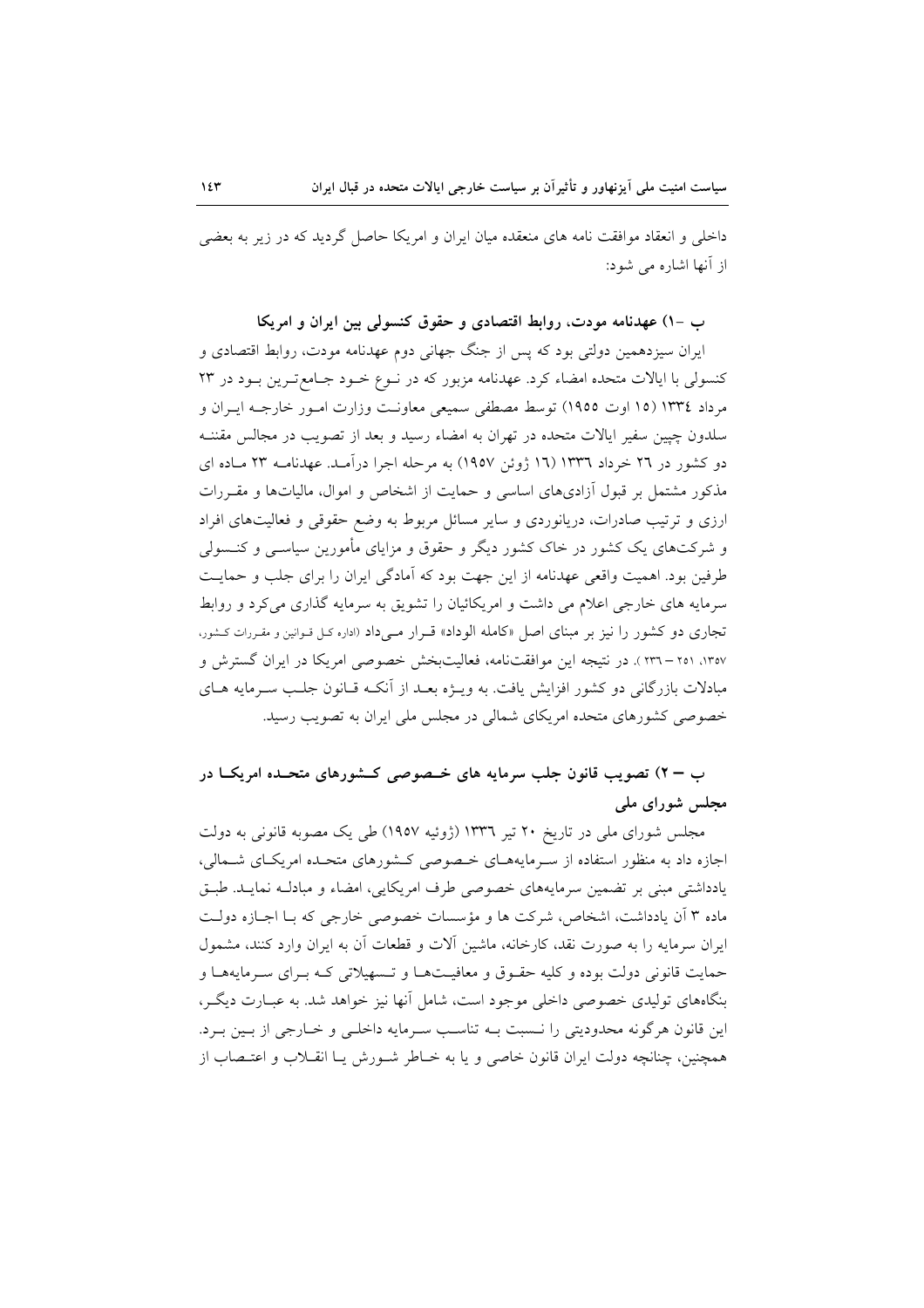صاحب سرمایهای سلب مالکیت کند، مے بایـست جبـران عادلانـه خـسارت وارده را تـضمین نمايد» ( مجموعه قوانين موضوعه و مصوبات دوره هيجدهم قانونگذاري، ٢٢١ – ١٢) .

طبق ماده ٤ نيز سرمايه دار مجاز است كه هر سـال سـود ويــژه حاصـل از بكــار انــداختن سرمایه خود در ایران را به همان ارزی که سرمایه را به ایران وارد نموده است، از ایران خبارج کنلہ ( ادارہ کل قوانین و مقررات کشور، ۱۳۵۷، ۲۵۳ – ۲۵۱ ).

بنابراین، با تصویب این قانون و همچنین قانون بانک داری در ۱۲ بهمن همان سال، دولت ایران امتیازات بی سابقه برای سرمایه داران خارجی بطور اعم و برای مراکز مالی امریکـا بطــور اخص قائل شد. این امر سبب شد بخش خصوصی ایالات متحده، روز به روز علاقهٔ بیشتر بـه حضور در ایران نشان دهد که از آن جمله می توان بـه بنیـاد فـورد، گـروه مـشاوران دانـشگاه هاروارد، بنیاد خاورمیانه، بنیاد ایران و امریکائیان دوستدار خاورمیانه نام برد (ازغندی، ۱۳۷۹، ۲۷۷). همچنین در فاصله سالهای ۱۹۵۲ (۱۳۳۱) و ۱۹۵۲ (۱۳۳۵) بـهگونـهای بـی سـابقه بـر تعـداد مشاورین فنی امریکا در ایران افزوده شد. بر اساس فهرستی که توسط وزارت خارجـه امریکـا انتشار یافت در ژانویه ۱۹۵۲ (دی ۱۳۳۰) حدود ده مشاور فنی وابسته بـه سـفارت امریکـا در ایران مشغول به کار بودند. در اکتبر ۱۹۵۲ (مهر ۱۳۳۱) تعداد آنها به ۲۲ نفر افزایش یافت، ولی یس از سقوط دولت دکتر مصدق در اکتبر ۱۹۵۳ (مهر ۱۳۳۲) تعداد این مشاورین به ۱۳۳ نف و در ژانویه ۱۹۵۲ (دی ۱۳۳٤ ) بـه ۲۰۷ نفـر رسـید. در حقیقـت در آغـاز سـال ۱۹۵۲ تعـداد مشاورین فنی و دستیاران آنها ۳۰۸ نفر بوده است (بیل، ۱۳۷۱، ۱۷۷ – ۱۷٤).

فعالیت بخش خصوصی امریکا در ایران، در نتیجه فعالیتهای اصل چهار بیشتر یافت. پس از آنکه کلارک گریگوری در سال ۱۳۳۵ ( ۱۹۵۲) به ریاست اصل چهار در ایران منصوب شد، فعالیت این سازمان بیشتر متوجه زمینه مناسب برای نفوذ بیشتر سرمایه خصوصی امریک اشـد. در اواخر سال ۱۳۳۲ ( ۱۹۵۷)، آقای برن به ریاست اصل چهـار رسـید. وی مـذاکره دربـاره تضمین سرمایه های انحصاری امریکا در ایران را آغاز کرد و موفق به عقـد قـراردادی در ایــن خصوص با ایران شد. در سال ۱۳۳٦ اصل چهار بـه یکـی از مؤسـسات تحقیقـاتی - مـالی در نیویورک مأموریت داد تا امکان سرمایهگذاری خارجی را در برنامه های عمرانـبی ایــران مــورد بررسی قرار دهد. در سال ۱۳۳۷ این مؤسسه گزارشی تهیه کرد که در آن، عنوان رشته هایی که می توانست با سرمایه مختلط ایرانی و امریکایی بوجود آید، گنجانده شده بود. در آبان ۱۳٤۰ ( نوامبر ١٩٦١) ویلیام وارن، کارمند عالیرتبه وزارت کشور امریکا که در کودتای ٢٨ مرداد ١٣٣٢ (۹ اوت ۱۹۵۳ ) نقشی فعال به عهده داشت و از دوستان نزدیک اردشیر زاهـدی بـود، بـه ریاست اصل چهار در ایران منصوب شد. وی دامنه فعالیت این ســازمان را بــه همــه شــهرهای بزرگ ایران گسترش داد و شعبه های آن را در شهرهای تبریز، بابلسر، مشهد، رشت، اصفهان،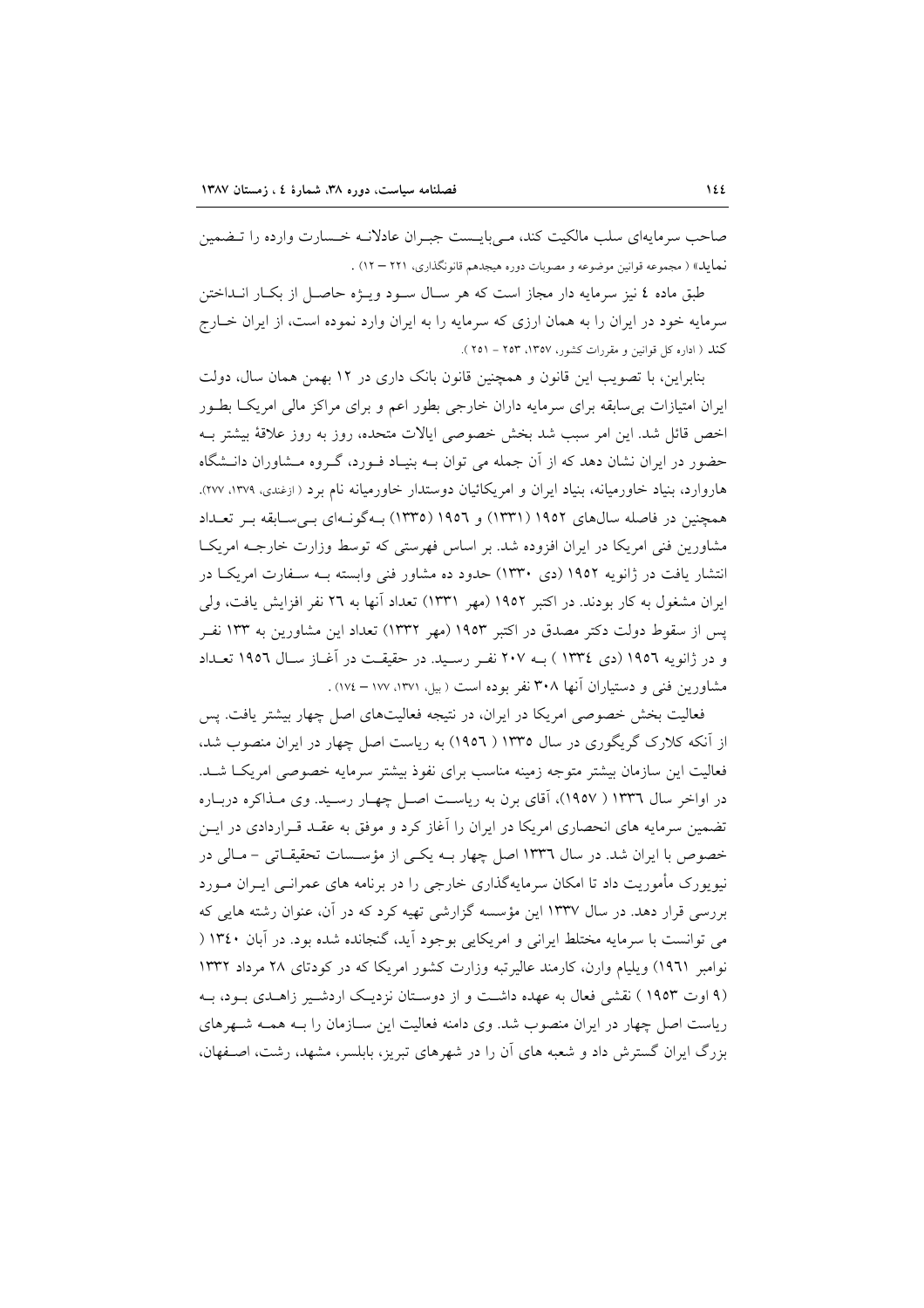شیراز، کرمان، اهواز و… افتتاح نمود. تا سال ۱۳٤۰، پنجاه درصد از بودجه عمـران روسـتایی کشور را اصل چهار می برداخت و بدین طریق دولت ایالات متحده، به راحتی در برنامـههـای توسعه روستايي ايران اعمال نفوذ مي كرد ( ازغندي ١٣٧٩، ٢٧٤).

مجموعه این عوامل باعث شد تا ایالات متحده رتبه اول بازرگـانی ایـران را بدسـت اَورد. بهعنوان مثال، در دهه ۳۰ واردات ایران از آمریکا به ۱۹ درصـد کـل صـادرات ایــران افــزایش یافت. بالاترین رقم ارزش واردات از امریکا در سال ۱۳۳۷ (۱۹۵۸) بالغ بـر ۷۳۶/۰۰۰/ ۵/۱/ ۵ ریال و بالاترین رقم صادرات ایران به امریکا نیز در همین سال بالغ بر ۱۲۵/۰۰۰ (۱۲۰۵ ریال بوده است. به استثنای سال ۱۳۳۲ که آلمان غربی در عرصه رقابت در تجارت ایـران از امریکـا پیشی گرفت، ایالات متحده در این دهه رتبه اول را در بازرگـانی ایـران داشـته اسـت. واردات ایران از امریکا در این دهه، تقریباً پنج برابر صادرات بــه امریکــا اســت و عمــدتاً شــامل انــواع لاستیک، مواد شیمیایی و دارویی، کامیون و انواع مختلف خودرو، دستگاه های تجهیزات برقی، اًهن، چدن، فولاد، تراکتور، پارچه و کالاهای تجملی و لوکس می شد. صادرات ایران به امریکا چندان متنوع نبود و مهمترین آنها عبارت بودند از: نفت، فرش، کرک و پشم و پوست، خاویار، خرما، كتيرا و مواد نفتى ( ازغندى ١٣٧٩، ٢٧٨) .

# ب-٣) فعال ساختن برنامه فولبرايت

قرارداد دیگری که بین ایران و امریکا امضاء شد، مربوط به فعال ساختن برنامــه فولبرایــت بود که در ٤ آذر ١٣٣٦ (٢٥ نوامبر ١٩٥٧) منعقد شد. اگرچه دولت ايران بــه موجـب موافقــت نامه ۱۰ شهریور ۱۳۲۸ برنامه مزبور را اصولا پذیرفته بود، ولی آن برنامه به علت فقدان بودجه چند سال غیرفعال مانده بود. در موافقتنامه جدید معادل مبلغ ۲۵۰ هزار دلار در سال به مبادله دانشجو، استاد، پژوهشگر و کارشناس بین دو کشور اختصاص یافت که هر سال قابـل تمدیــد بود ( هوشنگ مهدوی، ۱۳۷۹، ۲۶۳ ) .

### ب –٤ ) موافقت نامه همکاری راجع به استفاده غیرنظامی از انرژی اتمی

این موافقتنامه که مشتمل بر یک مقدمه و یازده ماده بود در ۱۶ اسـفند ۱۳۳۵ ( ۵ مـارس ۱۹۵۷ ) برای پنج سال امضاء شد و طبق آن ایران، اطلاعـات مربــوط بــه نقــشه و ســاختمان و عملیات راکتورهای پژوهشی و استفاده از آنها را دریافت مـی کـرد و کمیـسیون انــرژی اتمـی امریکا نیز اورانیوم غنی شده (U-235) را به ایران قرض مبی داد و ایـران مـسئولیت اسـتفاده و حفظ مواد ورقهای را بر عهده می گرفت تا ایرانیان را به أموزش و تجربــه در علــوم مهندســی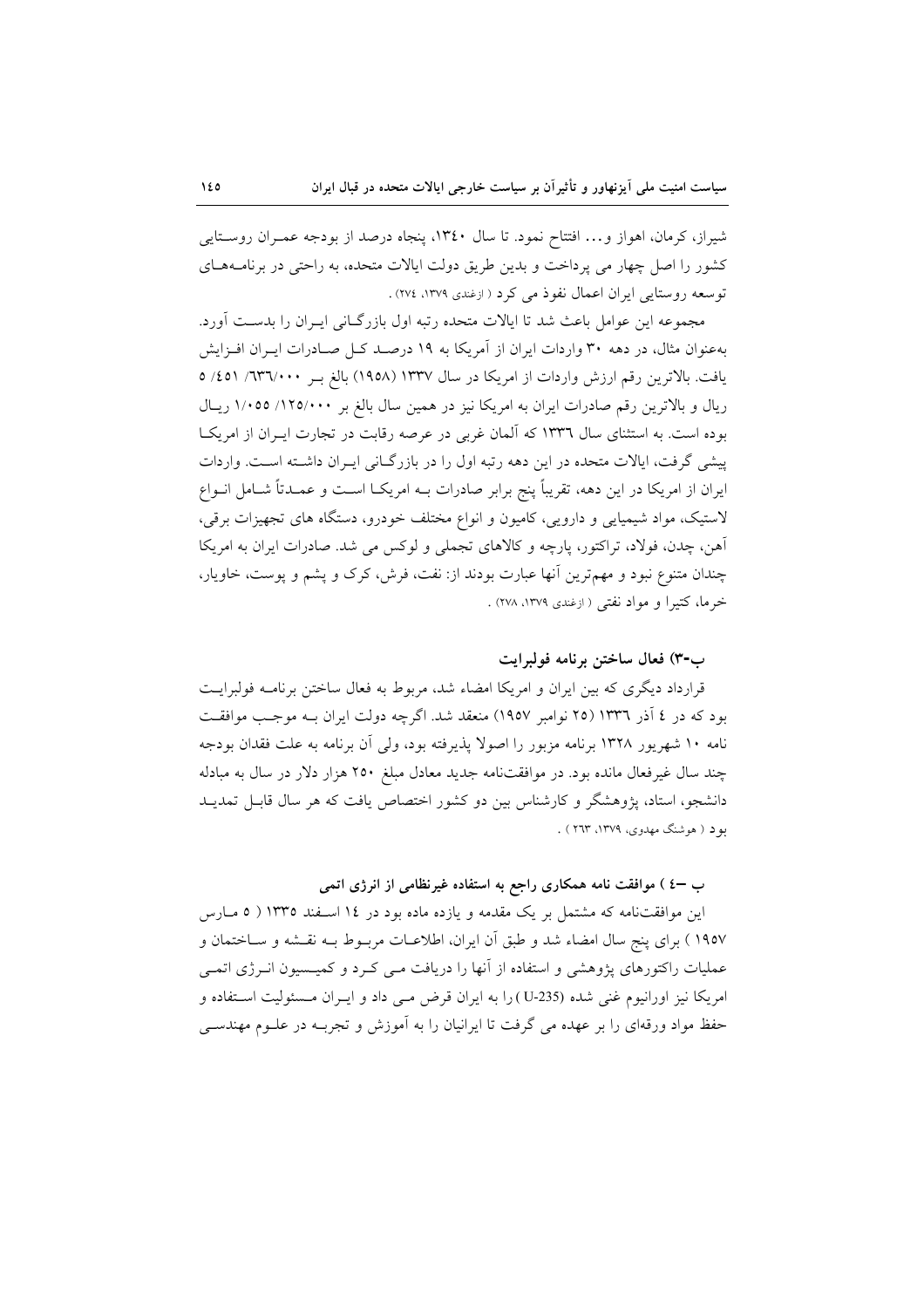هستهای برای استفاده از انرژی در چارچوب برنامه «اتم برای صلح» قادر سازد ( اداره کل قـوانین و مقررات کشور، ۱۳۵۷، ۲۷۰ – ۲٦٥ ) .

ب —٥ ) موافقت نامه همکاری تأمین نیازهای اضطراری و غذایی ایران

این موافقتنامه که بدنبال مکاتبه و مبادله یادداشت شماره ۳۰۱ سـفارت امریکا در تهـران مورخ ۲۲ سپتامبر ۱۹۵۳م. منعقد شد، در مورد کالاها و اجناسی که دولت امریکا و یا مؤسسات خیریه و یا عامالمنفعه آن کشور جهت توزیع در ایـران (بـه طـور رایگـان) وارد مـیکردنــد و معافیت آنها از هرگونه حقوق گمرکی و عوارض و مالیاتهای داخلی بود (یوناه و نانز، ۱۳۷۸، ۳۸۷ . ( $\Upsilon \wedge \Upsilon$  -

ب – ٦ ) موافقت نامه حمل و نقل هوايي بين دولت ايــران و دولــت ايــالات متحــده امر یکا

این موافقت نامه مشتمل بر یک مقدمه و بیست مـاده و یـک ضـمیمه اسـت کـه در ٦ دی ۱۳۳۵ در تهران به امضای علیقلی اردلان (وزیر امور خارجه) و چیپین سفیر کشورهای متحـده امریکا رسید. مطابق این موافقتنامه، هر یک از طرفین به طرف دیگر حقوق لازمه را به شــرح ذیل برای بکار انداختن سرویسهای هوایی توسط مؤسسات هواپیمایی معینه اعطاء مے نمـود: حق ترانزيت، حق توقف به منظورهايي غير از حملونقل، حق ورود و خروج بازرگـاني بـراي حملونقل بین|لمللی مسافر و بار و پست در نقاط مختلـف قلمـرو آن کـشور ( اداره کـل قـوانين و مقررات كشور، ١٣٥٧، ٢٦٤ - ٢٥٤ ) .

#### ۳) ارائه کمک های نظامی به دولت ایران

علاوه بر کمکها و اعتبارات مالی و موافقتنامههای اقتصادی، بعد دیگر سیاست خــارجی ایالات متحده، اعطای کمک های نظامی به ایران است. نخستین کمک نظامی امریکا به ایران در سال ۱۹٤۲م. صورت گرفت. در آن سال، این کشور مبادرت به اعزام گروهـی بـه ایــران کــرد. گروه اعزامی بعد از جنگ جهانی دوم نیز در ایران باقی ماند و امـر آمـوزش نیروهـای مــسلّح ایران را در امر همانند سازی تجهیزات دریافتی در یک برنامه محدود همکاری نظامی بر عهـده گرفت. اما با وجود این، نیروهای مسلَّح ایران در اوایل دهه ۱۹۵۰م.، به زحمت قادر به مقابلــه با قبایل شورشی بود و توانایی آنها بـرای مقابلـه بـا یـک قــدرت خــارجی نیــز محــدود بــود. . (Gasiorowski, 1987, 275)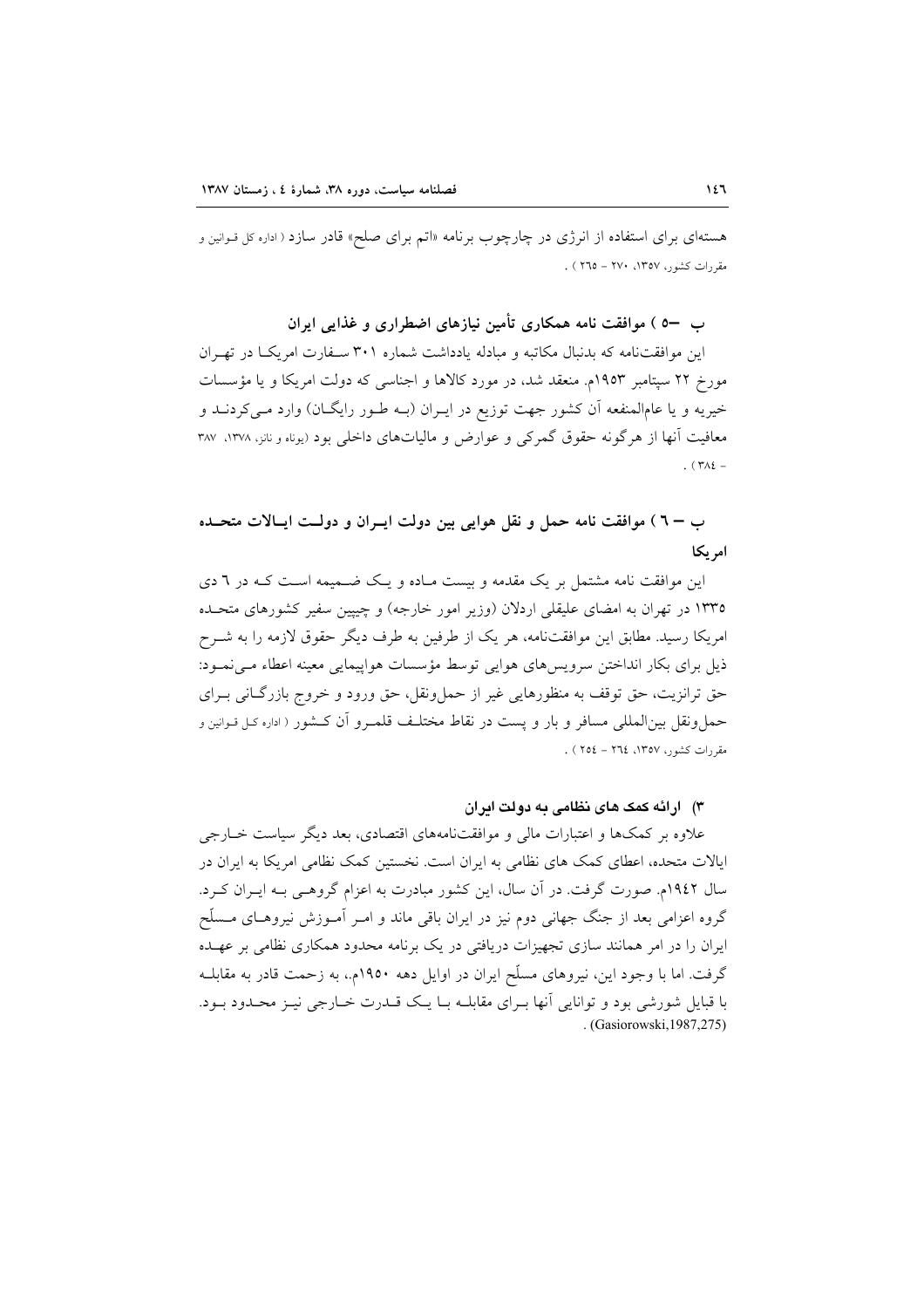بنابراین، بعد از کودتای ۲۸ مرداد ۳۲، طراحان نظامی امریک اکـه در صـدد افـزایش نقـش ایران در «استراتژی دفاع پیرامونی» بر آمده بودند، تصمیم گرفتنـد تـا ایـران را مـورد حمایـت بیشتر نظامی قرار دهند. این مدعا با مقایسه میزان وام ها و اعانه های نظامی آن کشور به دولت ایران و همچنین افزایش تعداد مستشاران نظامی آن کشور در ایران به خوبی قابل اثبات است. به عنوان مثال، در حالی که ایران در فاصله زمانی پایان جنگ جهانی دوم تا کودتای ۲۸ مـرداد ۳۲ یعنی ۵۳–۱۹٤۲م. مجموعاً ۱۰۹/۵ میلیون دلار شامل وام و اعانه های نظامی و اقتـصادی از ایالات متحده دریافت کرده بود، طبی سـالهـای ٦١-١٩٥٣ بـیش از ٣/ ١٠٤٩ میلیـون دلار از جانب ایالات متحده به ایران اعطاء شد که حدود ٦/ ٥٠٠ میلیون دلار آن کمک نظـامی بــوده است (Stork, 1993, 233).

البته ارائه این نوع کمکها به ایران در ازای پیش شرط هایی صورت می گرفت. بـه عنـوان مثال، در موافقتنامه امنیتی دوجانبه دو کشور در ۱۹۵۱م. یکی از شرایطی که به عنــوان مجــوز کمک نظامی، اقتصادی و فنی امریکا به ایران قید شده بود، موافقت ایـران بـا واگـذاری سـهام عمده از منابع خودش مثل نفت برای همکاری دفاعی مشترک بـا امریکـا بـود. از آنجـا کــه در زمان حکومت دکتر مصدق از امضای ایـن موافقـتنامـه خـودداری شـد، امریکـا نیـز ارسـال کمکهای خود به ایران را متوقف ساخت (Gasiorowski,2004,235). ولبی پس از کودتای ۲۸ مرداد و روی کار آمدن دولت زاهدی که منجر به عقد قرار داد کنــسرسیوم شــد و امریکــا نیــز سهمی قابل توجه از منابع نفتی ایران را بدست آورد، میـزان کمـک هـای نظـامی امریکـا نیـز افزایش پیدا کرد. همچنین در گزارشات هیأت برنامهریزی به شورای امنیت ملی آمریکـا در ۲۱ دسامبر ۱۹۵۳م. درخصوص میزان و مبلغ کمکهای نظامی به دولت ایران آمده است. «میزان و مبلغ کمک های نظامی می بایستی بر حسب موارد زیر در نظر گرفته شود:

الف- نحوه برخورد ايران با اين كمك ها و همچنين نحوه همكـاري سياسـي، اقتـصادي و نظامي ايران با جهان آزاد از جمله تركيه، ياكستان و احتمالاً عراق.

ب- توانایی ایران در جذب مطلوب تجهیـزات و آمـوزش نظـامی و تمایـل آن در جهـت انعقاد رسمی قراردادهای لازم برای کمک و آموزش نظامی» ( یوناه و نانز، ۱۳۷۸، ۱۰۵) .

البته مقایسه میزان کمکهای نظامی امریکا به ایـران در طـی سـال۵هـای ٦١-١٩٥٣م. نـشان می دهد که در سال های اولیه پس از کودتای ۲۸ مرداد، کمکهای نظامی امریکا به ایران، رونـد کموبیش ثابت داشته است. اما با فرا رسیدن سـال ۱۹۵۷ و مطـرح شــدن دکتـرین آیزنهــاور و تصویب آن از جانب کنگره، کمک نظامی آمریکـا از ۲۳ میلیـون دلار در سـال مـالی ۱۹۵۲ بـه ۸۲/۵ و ۹/ ۱۰٤ میلیون دلار در سال های ۱۹۵۷ و ۱۹۵۸ افزایش یافت که این امر بیانگر جایگاه و موقعیت کشور ایران در دکترین آیزنهاور میباشد ( درویشی سه تلانی، ١٣٧٦، ٥٣ - ٥٢ ) .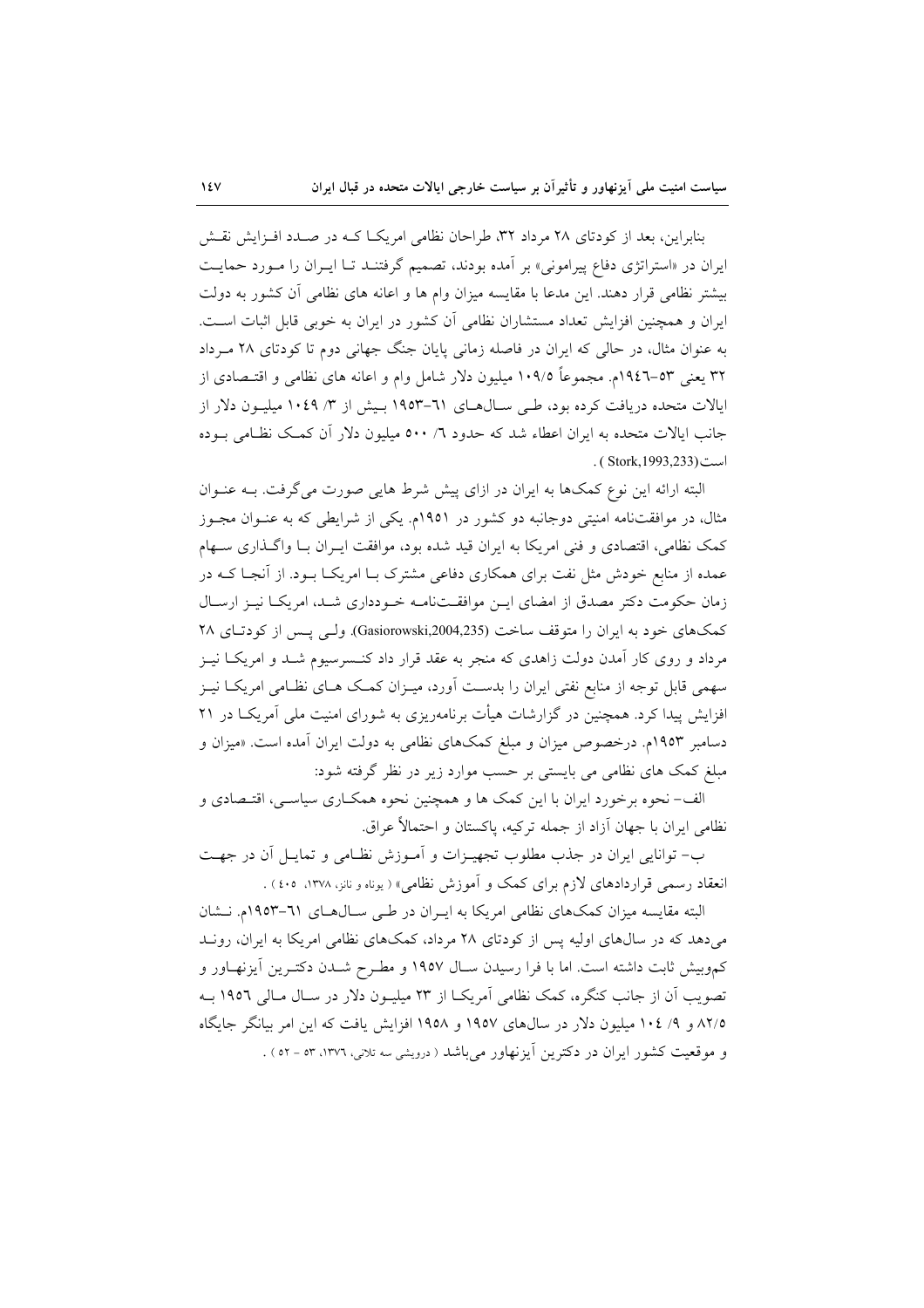همچنین، ایالات متحده موافقت که د کـه ابزارهـای نظـامی مـدرن شـامل جنگنـدههـای پیشرفته F5 به ایران تحویل دهد. (گازیوروسکی، ۱۳۷۹، ۱۱۸)

بخش دوم – دستيابي ايالات متحده به نفت ايران

یکی دیگر از نکات بر جسته دوران آیزنهاور، این است که امریکائیــان بــرای نخــستین بــار توانستند از طریق کنسرسیوم در نفت ایران شریک شوند و نیز با امضای قراردادهای مشارکت با شرکت ملی نفت ایران، منافعشان را در منابع نفتی ایران گسترش دهند. بنابراین طلسم عـدم مشارکت امریکائیان در منابع نفت ایران در دوران آیزنهاور شکسته شد. نظر به حضور جدی و مؤثر امریکا در مذاکرات مربوط به حل و فصل مسأله نفت، شرکت های آن کشور توانستند ٤٠ درصد از سهام کنسرسیوم نفت ایران را بدست آورند. بــدین مفهــوم کــه پــنج شــرکت بــزرگ امريكايي استاندارد اويل نيوجرسـي (اكـسون)، سـوكوني و اكيــوم (موبيــل)، اسـتاندارد اويــل کالیفرنیا (شیورون)، تکزاکو و گالف مجموعاً ٤٠ درصد از تمام کنسرسیوم (هر کدام ٨ درصد) را بدست آوردند. چندی بعد پنج شرکت بزرگ امریکایی میزان سهام خود را کـاهش دادنــد و پنج درصد آن را به یک گروه مستقل بنام «مؤسسه ایریکون» واگذار کردند. بطوری که سهم هر یک از آنها در کنسرسیوم از ۸ درصد به ۷ درصد کاهش یافت. بنابراین، ایالات متحـده کــه در جستجوی موقعیتی مناسب در منابع نفت ایران بود، در سال ۱۹۵٤ به این موقعیت دست یافت (Ahmadi, 36). به طوری که در سال ۱۹۵٤، آن کشور ٦٠ درصد نفت خاورميانـه را در اختيـار خود داشت ( فاتح، ١٣٣٤، ٤٩٩) .

همچنین در سال ۱۳۳٦ شرکت نفتی «یان امریکن پترولیوم» برای اکتشاف و استخراج نفت در فلات قاره ایران، قراردادی بر اساس ۷۵–۲۵ با دولت ایـران منعقــد نمـود (اداره چهـارم سیاسـی وزارت امور خارجه، ٢٥٣٥، ١٤) .

# بخش سوم – حضور ایران در پیمان بغداد

یکی دیگر از شاخص های نفوذ آمریکا در ایران، عـضویت ایـران در پیمـان بغـداد اسـت. پیمانی که در پنجم اسفند ۱۳۳۳ میان وزیران امور خارجه دو کشورعراق و ترکیه تحت عنـوان «پیمان همکاریهای متقابل» در بغداد به امضا رسید. این پیمـان کـه ماهیـت دفـاعی و امنیتـی داشت، مانند پیمان «سیتو» منعقده میان ۸ کشور آسیای جنوب شرقی (۱۳۳۳) و پیمان پاسیفیک منعقده میان سه کشور امریکا، استرالیا و ونزوئلا (۱۳۳۰) حلقهای دیگر از یک رشته پیمانهــای امنیتی و سیاسی بود که امریکایی ها پس از شکست در جنگ ویتنام در کـشورهای آسـیایی بـه صورت اتحادیههای منطقهای ایجاد کردند تا متضمن منافعشان باشـد. براسـاس مـاده ٥ پیمـان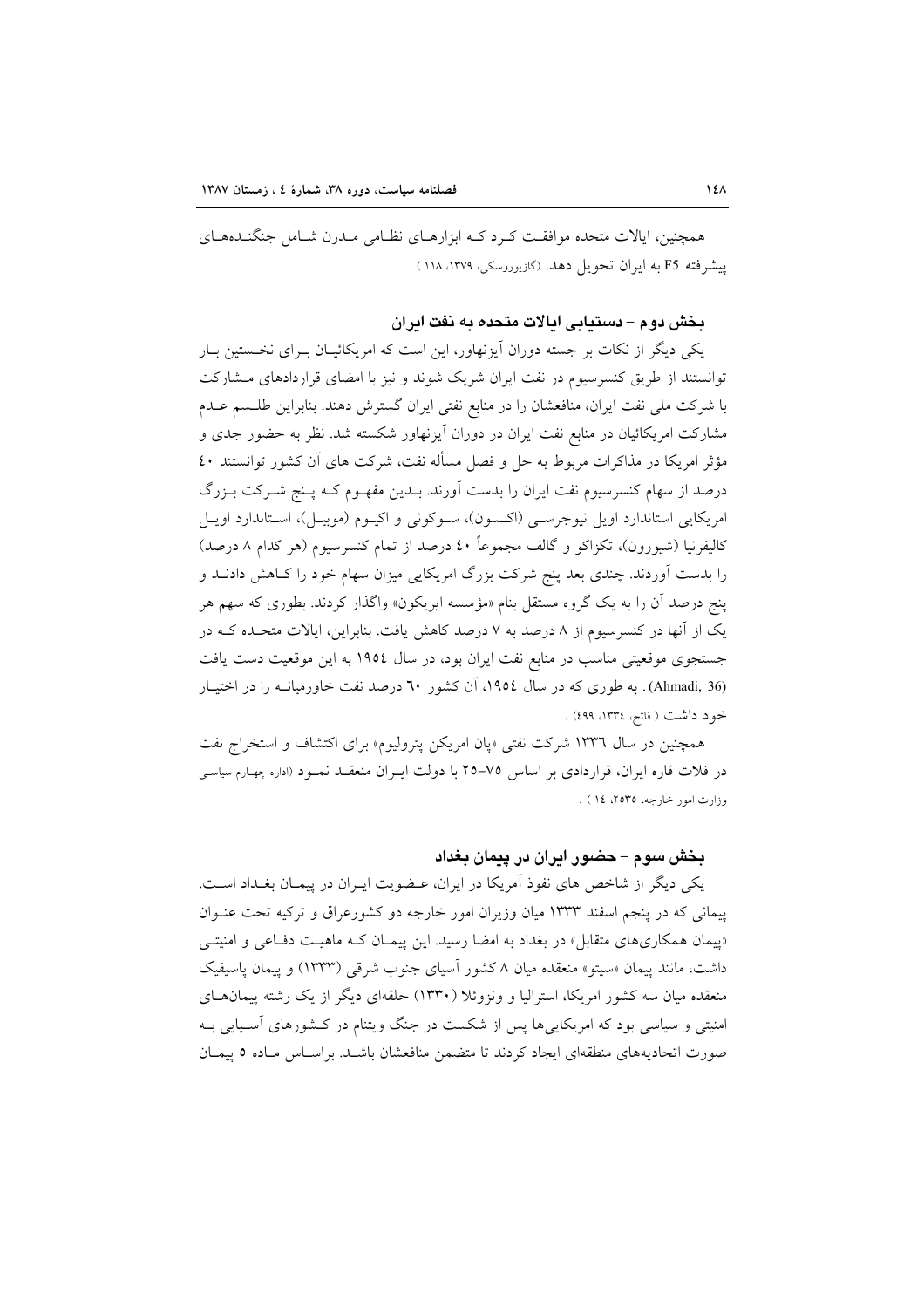بغداد، ورود به این پیمان برای کشورهای ذی نفع در منطقه آزاد گذارده شـد. بــه همــین دلیــل انگلستان در دهم فروردین ۱۳۳٤، پاکستان در اول مهر ۱۳۳٤ و ایران در ۱۹ مهـر همـان سـال وارد پیمان بغداد شدند. اما امریکا که خود بانی تشکیل این سازمان بود، از ورود به این پیمـان خودداری کرد. شکل گیری این پیمان از ابتکارات دولت امریکا، به ویژه «جـان فوسـتر دالـس» وزیر خارجه آن کشور بود که می خواست یک سازمان دفاعی قوی در خاورمیانه به وجود آورد تا از گسترش نفوذ شوروی در این منطقه جلوگیری کند و سنگرهای دفـاعی غـرب را تکمیـل نماید. اما دولت امریکا ترجیح داد که خود عضویت این پیمان را نیذیرد تـا موجبـات تحریـک دولت شوروی را فراهم نکند و دوستی اعراب خاورمیانه را نیز از دست ندهد. از این رو امریکا تا پایان عمر سنتو، عضویت در این پیمان را نیذیرفت ولی با معاهدات نظامی دوجانبـه بـا هـر سه کشور ایران، ترکیه و پاکستان عمـلاً نفـوذ خـود را در ایــن ســازمان حفـظ کـرد .www Cgie.org)

بعد از اعلام دکترین ایزنهاور، اعضای آسیایی پیمان بغداد هرچنـد ایـن دکتـرین را کمـال مطلوب خود نمیدانستند و بیشتر مایل به عضویت کامل آمریکا در پیمان بغداد بودنـد، امـا در بیانیه مشترکی در اول بهمن ۱۳۳۵ (۲۱ژانویه۱۹۵۷) حمایت خود را از دکترین آیزنهاور اعلام و آنرا «بهترین وسیله برای حفظ صلح در منطقه و پیشرفت اقتصادی مـردم آن» دانــستند (هوشـنگ مهدوي، ١٣٧٩، ٢٥١).

#### نتىحە

بطور کلی، سال ۱۹۵۳ را می توان سال افزایش منافع امنیتی ایالات متحده در ایــران و آغــاز «مداخلهگرایی گسترده» آن کشور در امور داخلی ایران برشمرد. پیش از این و در زمان ریاست جمهوري ترومن، سياست ايالات متحده نسبت به ايران، سياست «مداخلهگرايي محـدود» بـود. یعنی اعمال نفوذ در ایران به نحوی که استقلال و تمامیت ارضـی ایـران در مقابـل دول رقیـب (بريتانيا و شوروي) محفوظ بماند و همچنين منافع و اهداف ايالات متحده تأمين شــود. ايجــاد ثبات در ایران و حمایت از تشکیل یک ارتش تقریباً مدرن که بتوانـد امنیـت داخلـی را حفـظ کرده و تا اندازهای سرعت حرکت شورویها را به طرف آبهای گرم خلیج فارس کُند نمایــد. دستیابی به بازارهای اقتصادی و منابع نفتی ایران از جملـه اهــداف آمریکــا در آن دوران تلقــی می شد. اما با روی کارآمدن آیزنهاور، سیاست آمریکا نسبت به ایران تغییـر اساســی کــرد و بــه مداخله گرایی فزاینده و انجام کودتای ۲۸ مرداد انجامید. بعد از کودتا، مداخله فزاینیده آمریکیا در درون ایران آغاز شد و کسانی که سررشته تصمیمگیریهـای سیاسـت خــارجی اَمریکـا را بدست داشتند، این مشی سیاسی را با تأکید بر کمکهـای اقتـصادی، نظـامی و حمایـت هـای سیاسی گسترده به کار می بستند. از این رو، با برقـراری روابـط نزدیـک و انعقـاد قراردادهـا و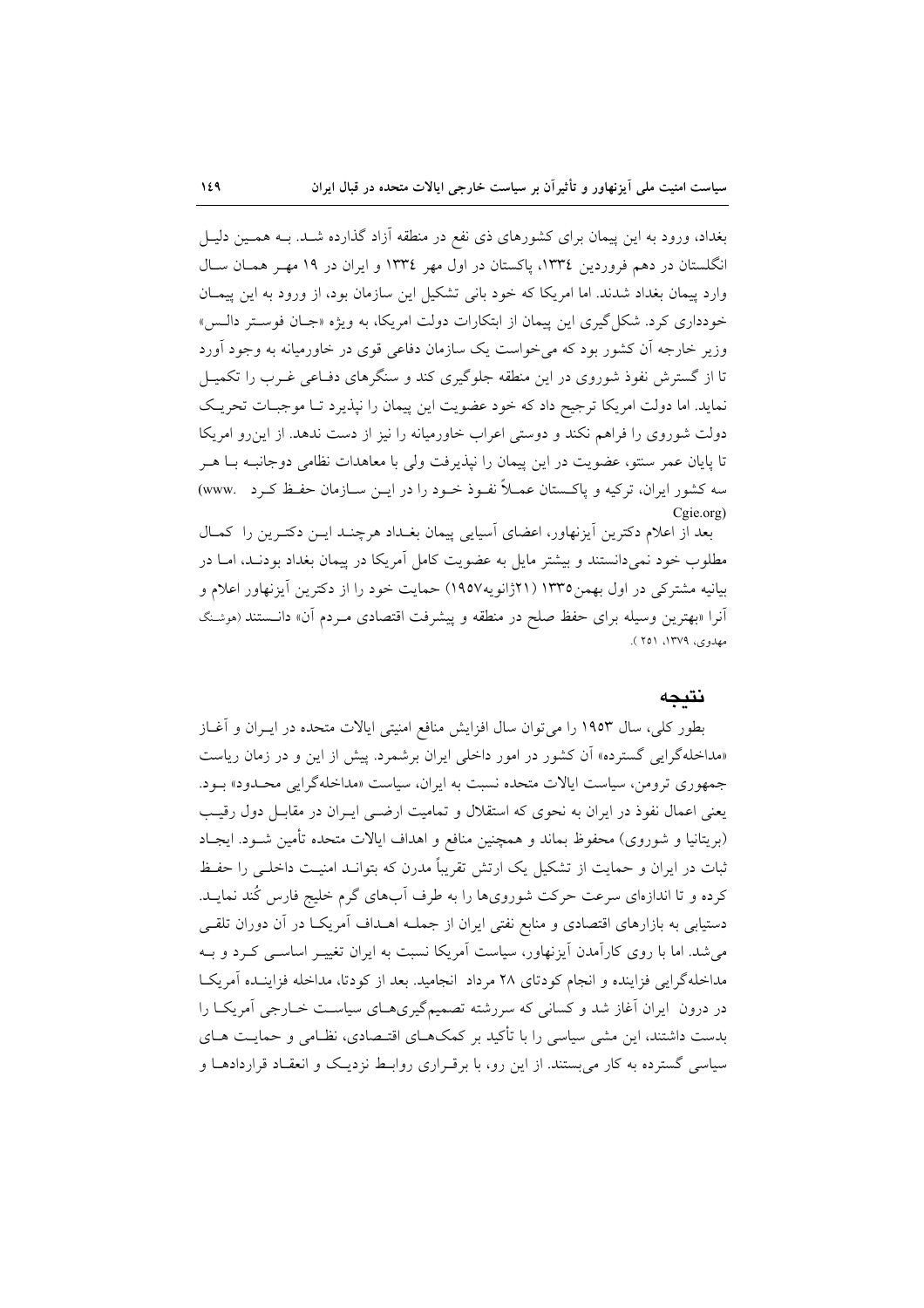موافقتنامههای مختلف اقتصادی و نظامی با دولت ایران و تشویق این کشور بـه عـضویت در پیمانهای منطقه ای، به بازیگری فعال در صحنه سیاسی ایران تبدیل شد.

# مناىع مآخذ:

#### الف - فارسى

۱. آمبروز، استفان (۱۳۷۳ ). **روند سلطهگری**. ترجمه احمد تابنده. تهران: مرکز چاپ و نشر سازمان تبلیغات اسلامی. ۲. احمدی، حمید (۱۳۷۹ ). اسرار کودتا ؛اسناد محرمانه  $\rm{~C~I~A}$  درباره عملیات سرنگونی دکتر مصدق. تهران: نشر نی. ۳. اداره چهارم سیاسی وزارت امور خارجه ( ۲۵۳۵). کلیاتی <mark>درباره روابط دولت شاهنشاهی ایران با کشورهای قاره</mark> امریکا. بی جا: اداره انتشارات و مدارک. ٤. اداره كل قوانين و مقررات كشور (١٣٥٧). مجموعه توافق هاى تشريفاتى ايران و ساير كشورها. جلد ششم. بى جا: اداره کل قوانین و مقررات کشور. ٥. ازغندي، عليرضا ( ١٣٧٩ ). روابط خارجي ايران: ١٣٥٧-١٣٢٠. چاپ دوم. تهران: نشر قومس. ٦. بيل، جيمز ( ١٣٧١). **شير وعقاب**. ترجمه فروزنده برليان. تهران: نشر فاخته. ۷. خرازی، سید صادق ( ۱۳۸۰ ). امریکا و تحولات ایران. تهران: انتشارات وزارت امور خارجه. ۸ درویشی سه تلانی، فرهاد (١٣٧٦). مناسبات امنیتی – نظامی آمریکا و ایران « ٥٧ – ١٣٣٢». تهران: معاونت تحقیق و يؤوهش سياه ياسداران انقلاب اسلامي. ۹. ذوقی، ایرج ( ۱۳۷۲ ). **ایران و قدرت های بزرگ**. چاپ سوم. تهران: انتشارات پاژنگ. ۱۰. رضا زاده ملک، رحیم ( ۱۳۵۰). **تاریخ روابط ایران و ممالک متحده آمریکا**. تهران: کتابخانه طهوری. ١١. سنجر، ابراهيم ( ١٣٦٨ ). نفوذ آمريكا در ايران. تهران: بي نا. ۱۲. شولزینگر، رابرت ( ۱۳۷۹ ). **دیپلماسی آمریکا در قرن بیستم**. ترجمه محمد رفیعی مهرآبادی. تهران: انتشارات وزارت امور خارجه. ۱۳. صداقت کیش، جمشید (۱۳۷۵). <mark>روابط ایران و امریکا در دهه پنجاه</mark>. ب<sub>ی</sub> جا: انتشارات دهخدا. ١٤. فاتح، ابوالفضل ( ١٣٣٤). پنجاه سال نفت ايران. بي جا: كاوش. ۱۵.گازیوروسکی، مارک جی. ( ۱۳۷۱ ). **سیاست خارجی امریکا و شاه**. ترجمه فریدون فاطمی. تهران: نشر مرکز. ۱۲. گازیوروسکی، مارک جی. ( ۱۳۷۹ ). « روابط امنیتی ایران و ایالات متحده ۷۸ – ۱۹۵۳». ترجمه ابراهیم متقی. در کتاب نه **شرقی نه غربی**. ترجمه ابراهیم متقی و الهه کولایی. تهران: مرکز اسناد انقلاب اسلامی. ۱۷. لنجافسکی، جورج (۱۳۷۳ ). **رؤسای جمهور آمریکا و خاورمیانه**. ترجمه عبدالرضا هوشنگ مهدوی. تهران: نشر البرز. ۱۸. متقی، ابراهیم ( ۱۳۷۲ ). تحولات سیاست خارجی آمریکا: مداخلهگرایی و گسترش ۹۷-۱۹٤۵. تهران: انتشارات مرکز اسناد انقلاب اسلامی. ۱۹. مجموعه قوانین موضوعه و مصوبات دوره هیجدهم قانونگذاری. ۲۰. ملکوتیان، مصطفی (۱۳۸۰). « ایران و امنیت ملی آمریکا۵۷ ـ۱۳۲٤ ». مجله علوم **سیاسی**. سال چهارم. شماره ۱۲. ۲۱. موجانی، سیدعلی ( ۱۳۷۵ ). **گزیده اسناد روابط ایران و آمریکا: ۱۹۲**۵–۱۸۵۱. تهران: انتشارات وزارت امور خارجه. ۲۲. وطن دوست، غلامرضا ( ۱۳۷۹). <mark>اسناد سازمان سیا؛ درباره کودتای ۲۸ مرداد و سرنگونی دکتر مصدق</mark>. تهران: مؤسسه خدمات فرهنگی رسا.